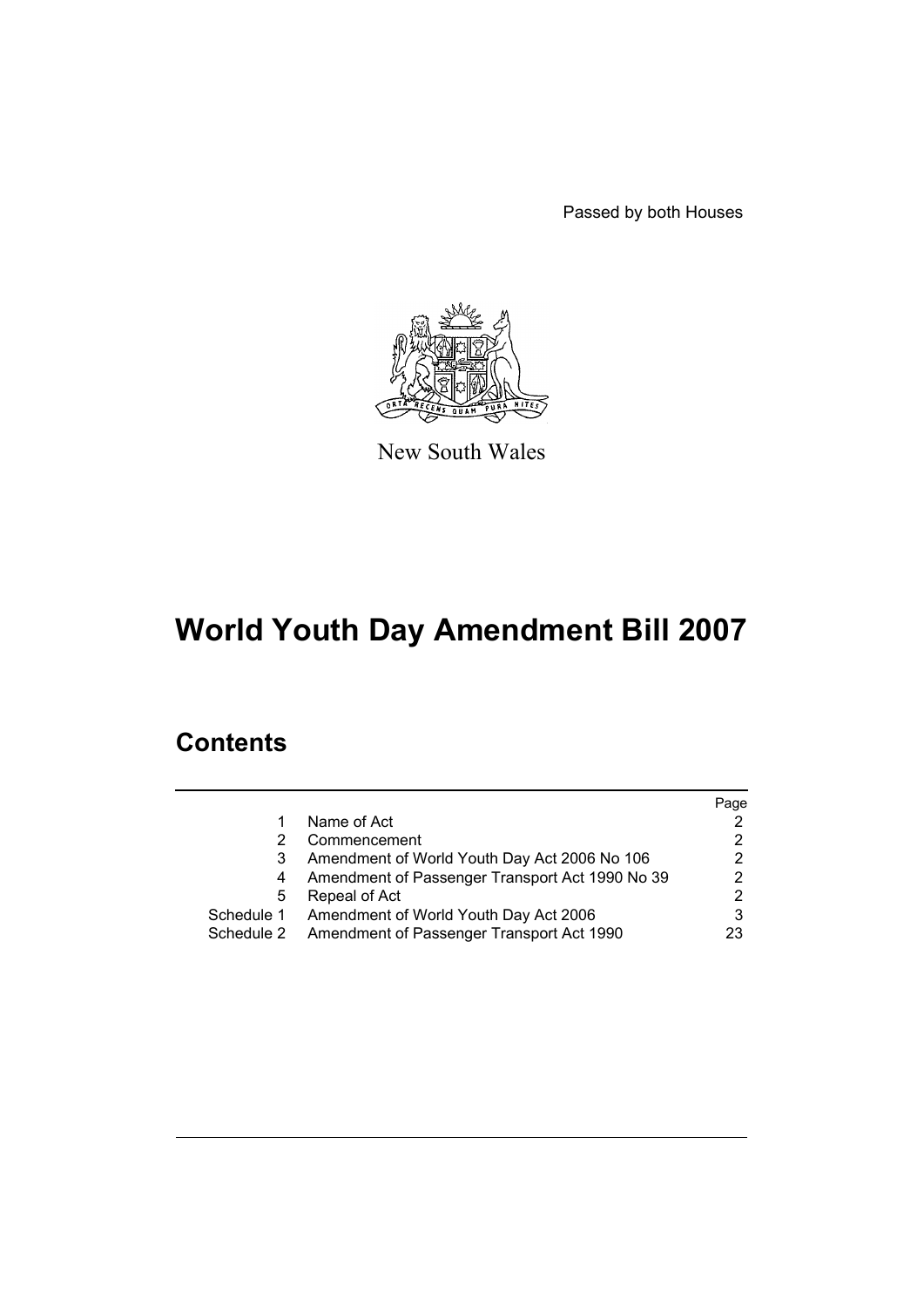*I certify that this public bill, which originated in the Legislative Assembly, has finally passed the Legislative Council and the Legislative Assembly of New South Wales.*

> *Clerk of the Legislative Assembly. Legislative Assembly, Sydney, , 2007*



New South Wales

# **World Youth Day Amendment Bill 2007**

Act No , 2007

An Act to amend the *World Youth Day Act 2006* to make further provision in relation to the planning, co-ordination and delivery of government services in relation to World Youth Day 2008 and related events; and for other purposes.

*I have examined this bill and find it to correspond in all respects with the bill as finally passed by both Houses.*

*Assistant Speaker of the Legislative Assembly.*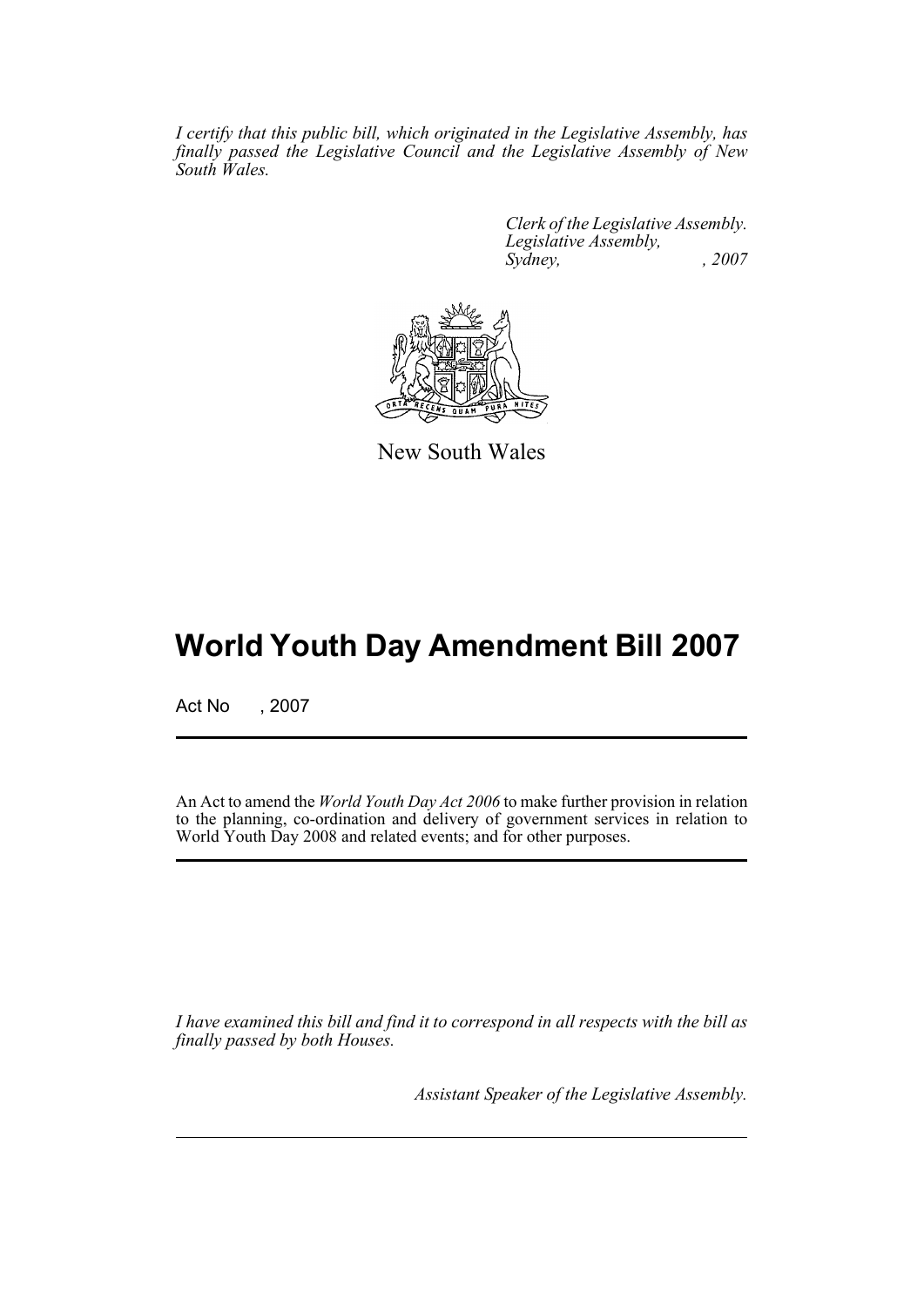#### <span id="page-2-0"></span>**The Legislature of New South Wales enacts:**

#### **1 Name of Act**

This Act is the *World Youth Day Amendment Act 2007*.

### <span id="page-2-1"></span>**2 Commencement**

This Act commences on the date of assent to this Act.

### <span id="page-2-2"></span>**3 Amendment of World Youth Day Act 2006 No 106**

The *World Youth Day Act 2006* is amended as set out in Schedule 1.

#### <span id="page-2-3"></span>**4 Amendment of Passenger Transport Act 1990 No 39**

The *Passenger Transport Act 1990* is amended as set out in Schedule 2.

### <span id="page-2-4"></span>**5 Repeal of Act**

- (1) This Act is repealed on the day following the day on which this Act commences.
- (2) The repeal of this Act does not, because of the operation of section 30 of the *Interpretation Act 1987*, affect any amendment made by this Act.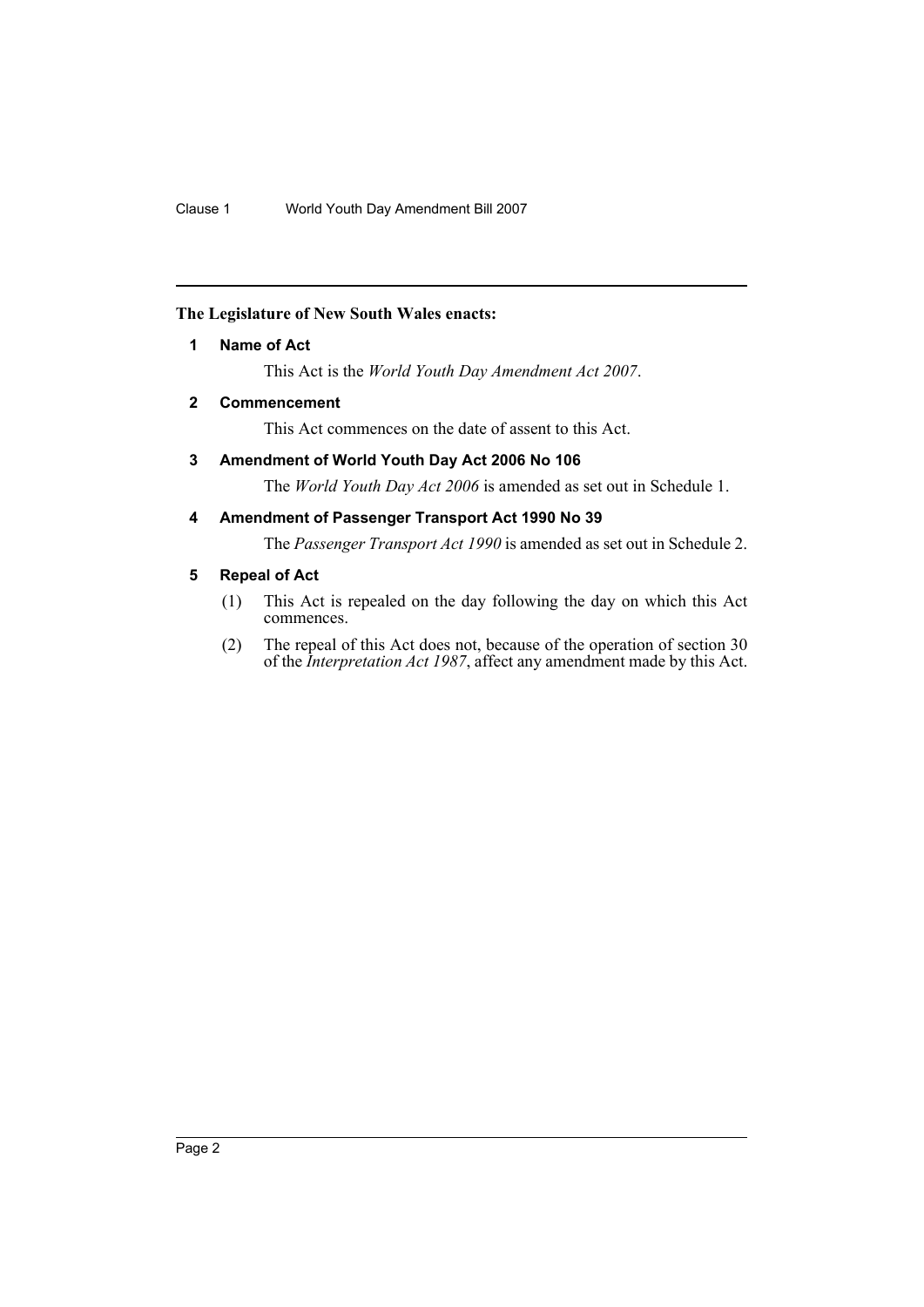Amendment of World Youth Day Act 2006 Schedule 1

# <span id="page-3-0"></span>**Schedule 1 Amendment of World Youth Day Act 2006**

(Section 3)

#### **[1] Section 3 Definitions**

Insert in alphabetical order in section 3 (1):

*AJC* means the club known as the Australian Jockey Club as referred to in the *Australian Jockey Club Act 1873*.

*Barangaroo site* means the land comprised in Lots 3 and 5, DP 876514.

*Randwick Racecourse* means:

- (a) the land comprised in Certificate of Title Folio Identifier 1/130234, and
- (b) the land comprised in Certificate of Title Folio Identifier 1642/752011, and
- (c) the land comprised in Certificate of Title Folio Identifier 1588/752011, and
- (d) the land comprised in Lot 72, DP 1062908 and Lot 73, DP 1062906,

and includes:

- (e) any buildings, structures, fixtures and fittings on that land, and
- (f) any chattels of the AJC (or held in trust for, or in the custody, control or possession of, the AJC) on that land.

*the State* includes the Crown in right of the State and the Government of the State.

*World Youth Day declared area*—see section 3A.

#### **[2] Section 3 (1), definition of "World Youth Day period"**

Omit the definition. Insert instead:

*World Youth Day period*—see section 3B.

#### **[3] Section 3 (1), definition of "World Youth Day venue or facility"**

Insert "World Youth Day declared area and any other" after "means a".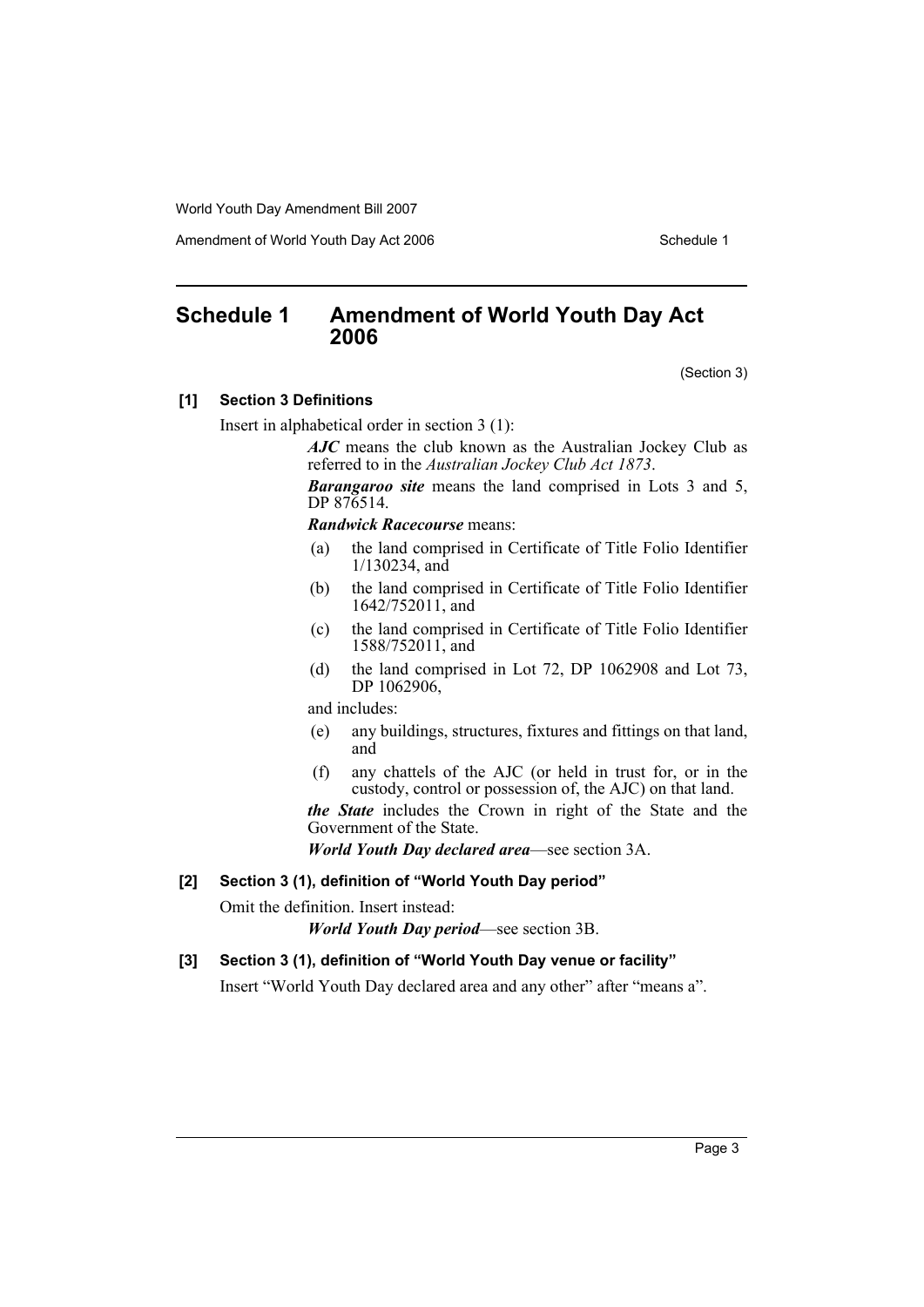Schedule 1 Amendment of World Youth Day Act 2006

#### **[4] Sections 3A and 3B**

Insert after section 3:

#### **3A World Youth Day declared areas**

- (1) For the purposes of this Act, a *World Youth Day declared area* is any area that is designated to be a World Youth Day declared area by an order under this section.
- (2) The Minister may, by order published in the Gazette, designate any area that the Minister determines is required for hosting a World Youth Day event, or for the provision of services in relation to a World Youth Day event, to be a declared area for the period (if any) specified in the order.

**Note.** The Minister may amend or repeal an order made under this section. See section 43 of the *Interpretation Act 1987*.

- (3) An area is a declared area for the purposes of this Act only for:
	- (a) the period specified in the order, or
	- (b) if no period is specified in the order—the World Youth Day period or, if the World Youth Day period has already commenced, the remainder of that period.
- (4) An order under this section may be made before or during the World Youth Day period.

#### **3B Meaning of "World Youth Day period"**

- (1) For the purposes of this Act, *World Youth Day period* means the period:
	- (a) commencing at the beginning of 1 July 2008, and
	- (b) ending at the end of 31 July 2008 (or such later day as may be prescribed by the regulations).
- (2) A regulation made for the purposes of subsection (1) (b):
	- (a) may not prescribe a day that is later than 31 December  $2008$ , and
	- (b) may limit the extension of the World Youth Day period to specified provisions of this Act, and
	- (c) may be made only before or during the World Youth Day period (or, if the period has been extended under paragraph (a) only in relation to a specified provision of this Act, during that extended period but only in relation to that specified provision).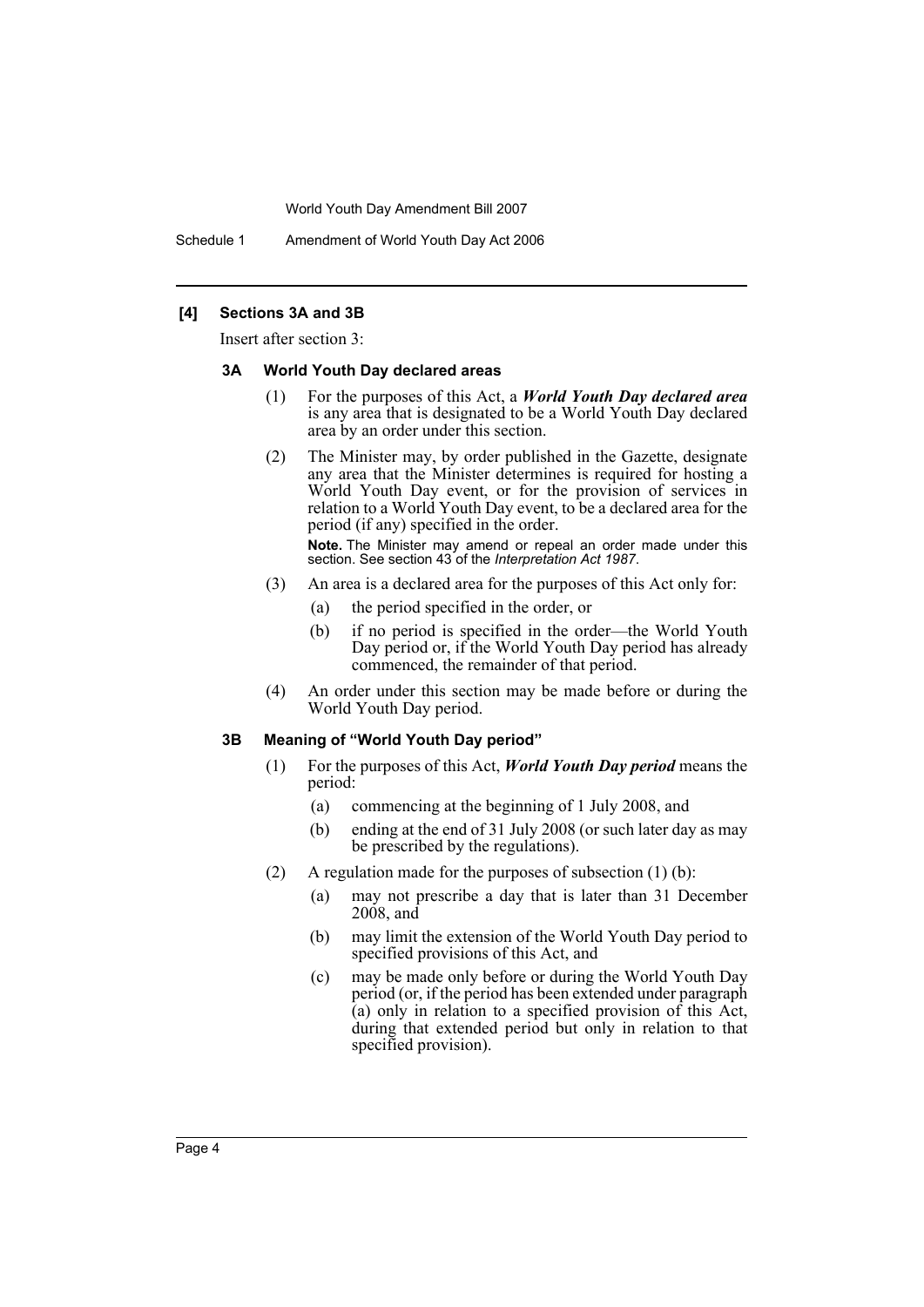Amendment of World Youth Day Act 2006 Schedule 1

#### **[5] Section 15A**

Insert after section 15:

#### **15A Minister may direct government agencies to co-operate**

- (1) The Minister may, by notice in writing given to a prescribed government agency, direct the agency to comply with a request, direction or decision of the Authority made or given under this Act.
- (2) In this section, *prescribed government agency* means a government agency prescribed by the regulations for the purposes of this section.

#### **[6] Section 37 Modification of environmental planning instruments and development consents**

Omit "1 August 2008" wherever occurring from section 37 (1), (5) and (6).

Insert instead "the expiry date".

#### **[7] Section 37 (7)**

Omit the subsection. Insert instead:

(7) In this section:

*development consent* includes an approval under Part 3A of the *Environmental Planning and Assessment Act 1979*.

*expiry date* means 1 September 2008 or such later date as is prescribed by the regulations for the purposes of this section (being a date that is not later than 31 December 2008).

#### **[8] Part 9A**

Insert after Part 9:

## **Part 9A Use of Randwick Racecourse for World Youth Day events**

#### **44A Interpretation**

- (1) In this Part, a reference to using Randwick Racecourse for the purpose of a World Youth Day event includes the following:
	- (a) holding a World Youth Day event at Randwick Racecourse,
	- (b) making preparations for any such event,
	- (c) cleaning up and restoring Randwick Racecourse after any such event,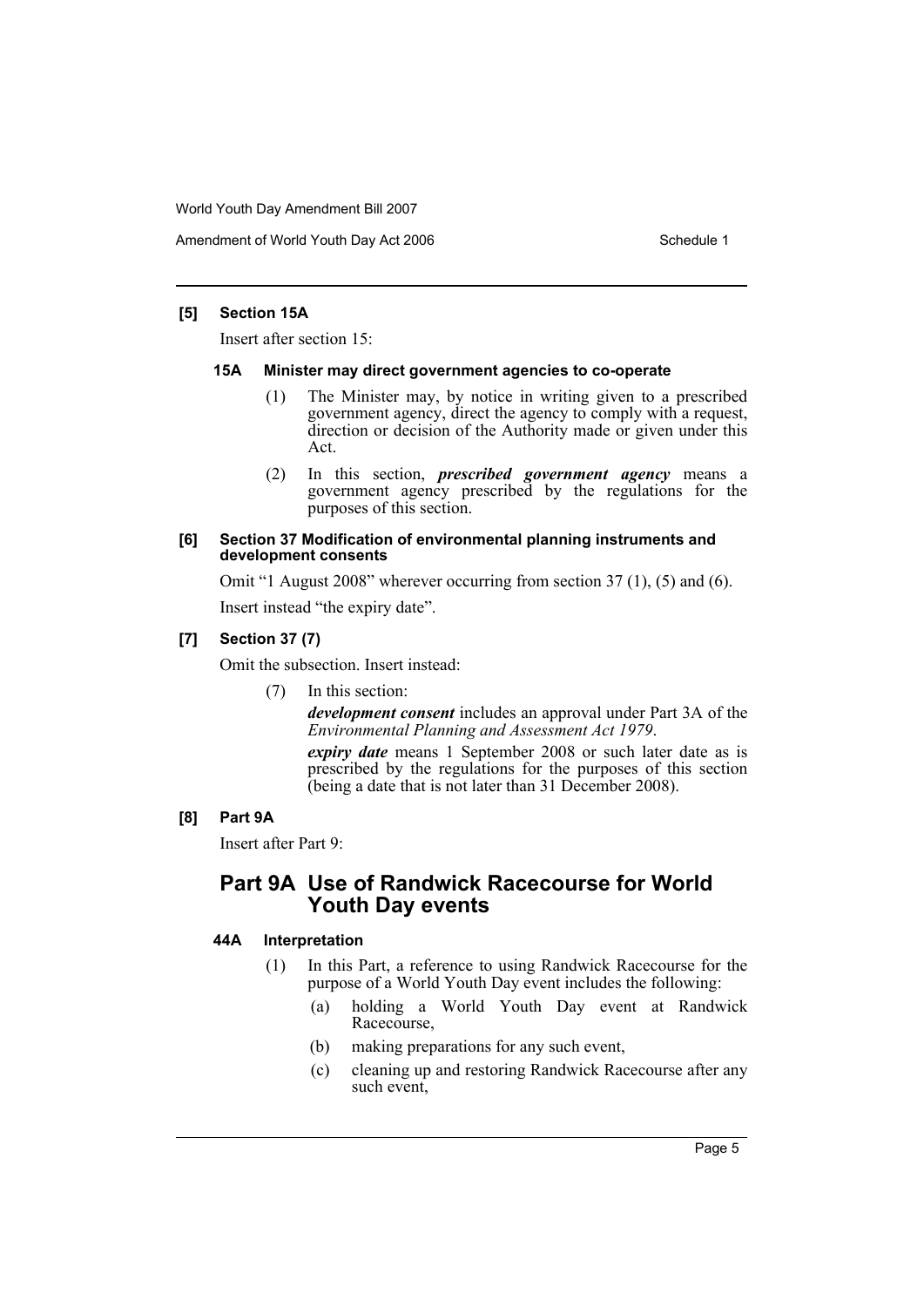Schedule 1 Amendment of World Youth Day Act 2006

- (d) such supplemental, incidental or consequential acts as may be necessary or expedient for carrying out any action referred to in paragraph (a), (b) or (c).
- (2) In this Part, *WYD event agreement* means a written agreement between the AJC and the State of New South Wales (whether entered into before or after the commencement of this section) for the use of Randwick Racecourse for the purposes of one or more World Youth Day events that provides that it is a comprehensive agreement for the use of the Racecourse for the purposes of this Part.

#### **44B AJC may use or permit use of Randwick Racecourse for World Youth Day events**

For the avoidance of doubt and despite any other written or unwritten law, or any other instrument (including the provisions of any trust deed or contract or the AJC Constitutional Rules), the AJC, and the Chairman and the Committee of the AJC, may and are authorised to:

- (a) use Randwick Racecourse, or permit that Racecourse to be used, for the purposes of one or more World Youth Day events, and
- (b) enter into one or more agreements with the State of New South Wales for the use of Randwick Racecourse for the purposes of any such event.

#### **44C Directions in aid of use of Randwick Racecourse**

- (1) The Minister may, by written order, direct a person or body (whether incorporated or unincorporated), or a person or body belonging to a class of persons or bodies, prescribed by the regulations:
	- (a) to take such actions as are specified in the order, or
	- (b) to cease or refrain from taking such actions as are specified in the order,

for the purpose of carrying out a WYD event agreement or otherwise enabling the use of Randwick Racecourse for the purposes of one or more World Youth Day events.

**Note.** An order made under an Act may be amended or repealed. See section 43 of the *Interpretation Act 1987*.

- (2) A direction may specify:
	- (a) the time within which an action must be taken or must cease, or
	- (b) the period during which an action must be refrained from.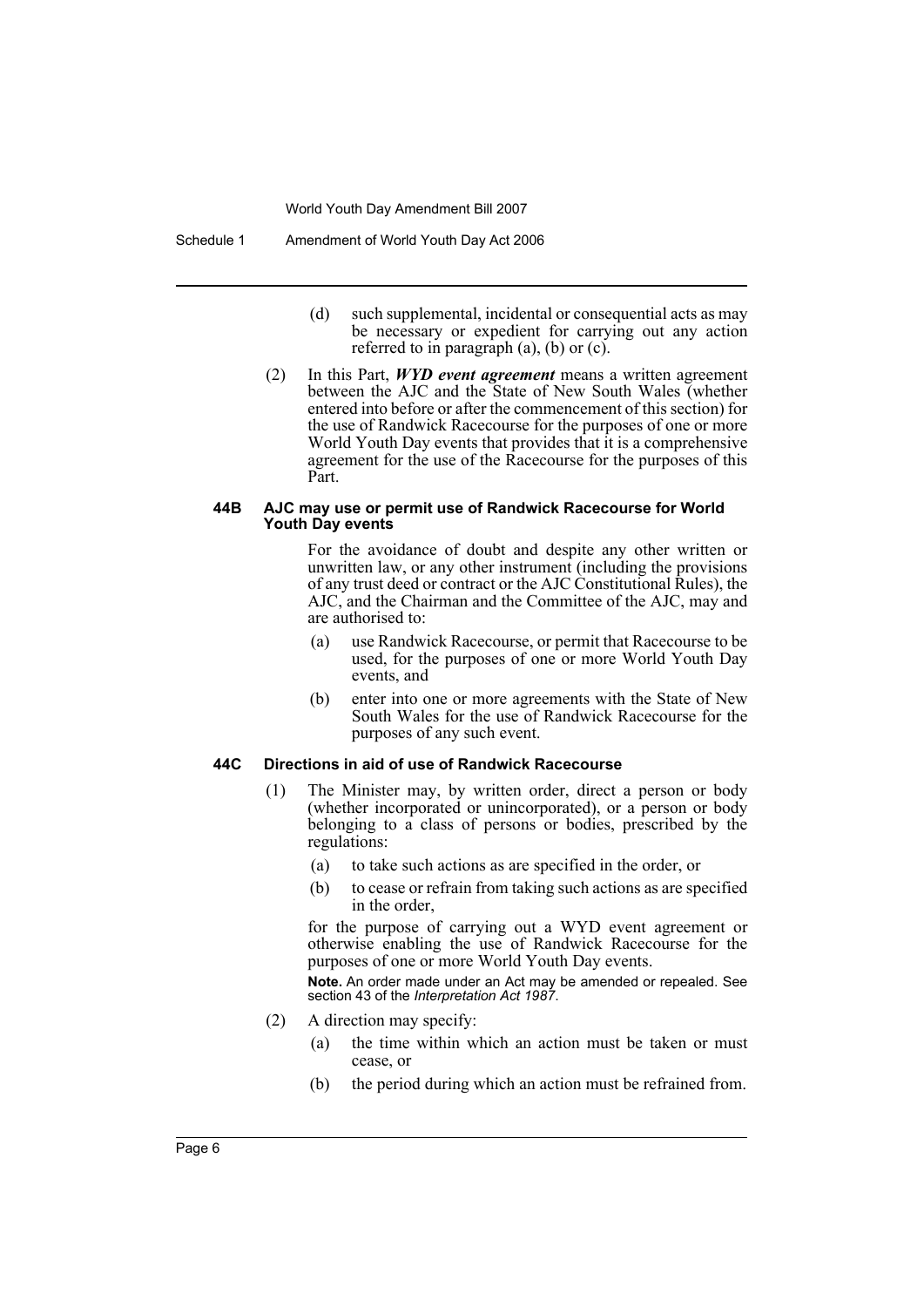- (3) A direction may:
	- (a) apply in relation to one or more persons or bodies or classes of persons or bodies, and
	- (b) be given unconditionally or subject to such terms and conditions as the Minister sees fit.
- (4) A direction is to be served:
	- (a) by leaving it at the principal office of the person or body, or
	- (b) by conspicuously displaying it at any main gate of, or another prominent place at, Randwick Racecourse, or
	- (c) by sending it by facsimile transmission to the facsimile number of the person or body.
- (5) Any person who, or body that, is the subject of a direction under this section must not:
	- (a) contravene or fail to comply with a direction given under this section, or
	- (b) cause or permit another person or body to contravene or fail to comply with such a direction.

**Note.** See section 57A for the enforcement of provisions of this Act.

#### **44D Order relating to compensation for use of Randwick Racecourse**

- (1) This section applies if no WYD event agreement is in force.
- (2) The Minister may, by order published in the Gazette, specify the maximum amount of compensation (other than compensation for loss in relation to acts or omissions that cause personal injury to a person or the death of a person) that is to be paid to the AJC or any other person, or any or all of them, in connection with that use of Randwick Racecourse.
- (3) If an order under this section is in force, the State and any authority of the State is not liable to pay any compensation to the AJC or such other persons in connection with that use of Randwick Racecourse, other than:
	- (a) any compensation specified in that order, and
	- (b) any compensation for loss in relation to acts or omissions that cause personal injury to a person or the death of a person.

#### **44E Entry to Randwick Racecourse**

(1) The Minister may, by order published in the Gazette, declare that entry to, and use of, Randwick Racecourse by authorised persons is necessary.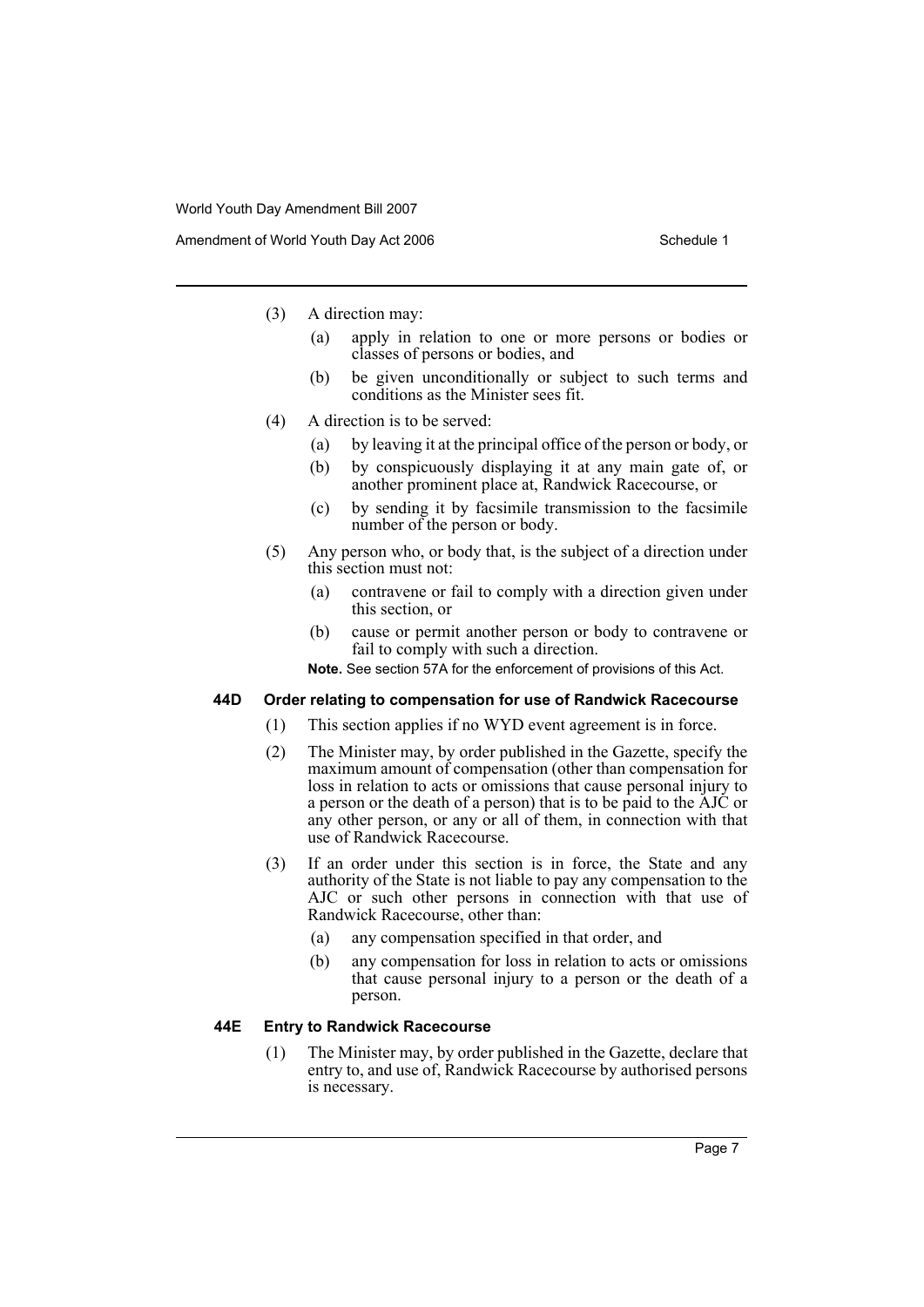Schedule 1 Amendment of World Youth Day Act 2006

- (2) While a declaration under subsection (1) is in force, an authorised person may:
	- (a) enter Randwick Racecourse, and
	- (b) use the Racecourse for the purpose of one or more World Youth Day events.
- (3) In this section, *authorised person* means:
	- (a) the Chief Executive Officer, and
	- (b) a member of staff of the Authority, and
	- (c) a person (or a person belonging to a class of persons) authorised by the Authority, by order in writing, for the purposes of this section.
- (4) An authorisation made under subsection (3) (c) may be given unconditionally or subject to conditions.
- (5) A person is not to be taken to be an employee of the Authority or any other government agency merely because the person is (or belongs to a class of persons) authorised for the purposes of this section under subsection (3) (c).

#### **44F Obstruction of World Youth Day preparation work at Randwick Racecourse**

A person must not:

- (a) intentionally delay or obstruct another person who is:
	- (i) lawfully carrying out any work to facilitate the holding of World Youth Day events at Randwick Racecourse, or
	- (ii) lawfully entering, or attempting to enter, Randwick Racecourse for such a purpose, or
- (b) without lawful excuse, intentionally interfere with or damage any works or structure at Randwick Racecourse that facilitate the use of the Racecourse for World Youth Day events, or
- (c) cause or permit another person to do anything referred to in paragraph (a) or (b).

Maximum penalty: 500 penalty units.

#### **44G Compensation in respect of use of Randwick Racecourse for World Youth Day events**

- (1) Compensation is not payable by or on behalf of:
	- (a) the State or an authority of the State, or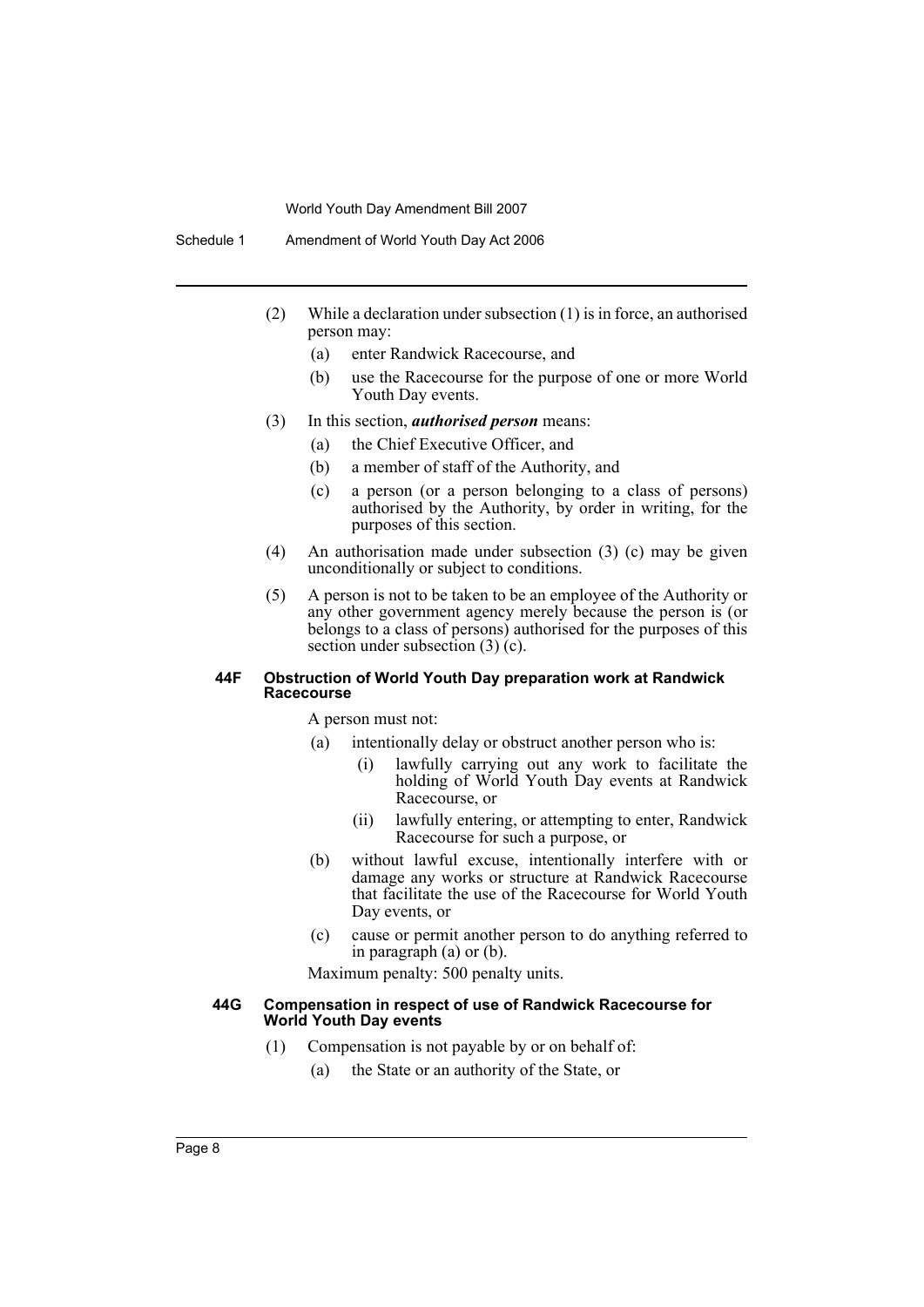Amendment of World Youth Day Act 2006 Schedule 1

- (b) WYD 2008, or
- (c) the AJC, the Committee of the AJC, the Chairman or the members of the Committee of the AJC, or the members of the AJC,

for an act or omission that is a Randwick Racecourse WYD event-related matter or that arises (directly or indirectly) from a Randwick Racecourse WYD event-related matter.

- (2) Subsection (1):
	- (a) applies only in respect of acts done or omitted to be done in good faith, and
	- (b) does not apply to acts or omissions that cause personal injury to a person or the death of a person, and
	- (c) does not apply to compensation paid or payable to the AJC or any other person for loss connected with the use of Randwick Racecourse for World Youth Day events under:
		- (i) a WYD event agreement, or
		- (ii) an order under section 44D.
- (3) Without limiting subsection (1), the property of the Chairman or any member of the Committee of the AJC, or any member of the AJC, is not available in satisfication of any judgment or order for compensation for any act or omission that:
	- (a) is a Randwick Racecourse WYD event-related matter, or that arises (directly or indirectly) from a Randwick Racecourse WYD event-related matter, and
	- (b) was done or omitted to be done in good faith in the exercise of the Chairman's or member's functions,

unless the property is held by the Chairman or member on behalf of the AJC.

- (4) For the purposes of subsection (3), the property of the Chairman or any member of the Committee of the AJC, or any member of the AJC, does not include any right under a policy of insurance or indemnity issued or given to the Chairman or member.
- (5) In this section:

*compensation* includes damages and any other form of monetary compensation.

*Randwick Racecourse WYD event-related matter* means the following:

(a) the holding of any World Youth Day event at Randwick Racecourse,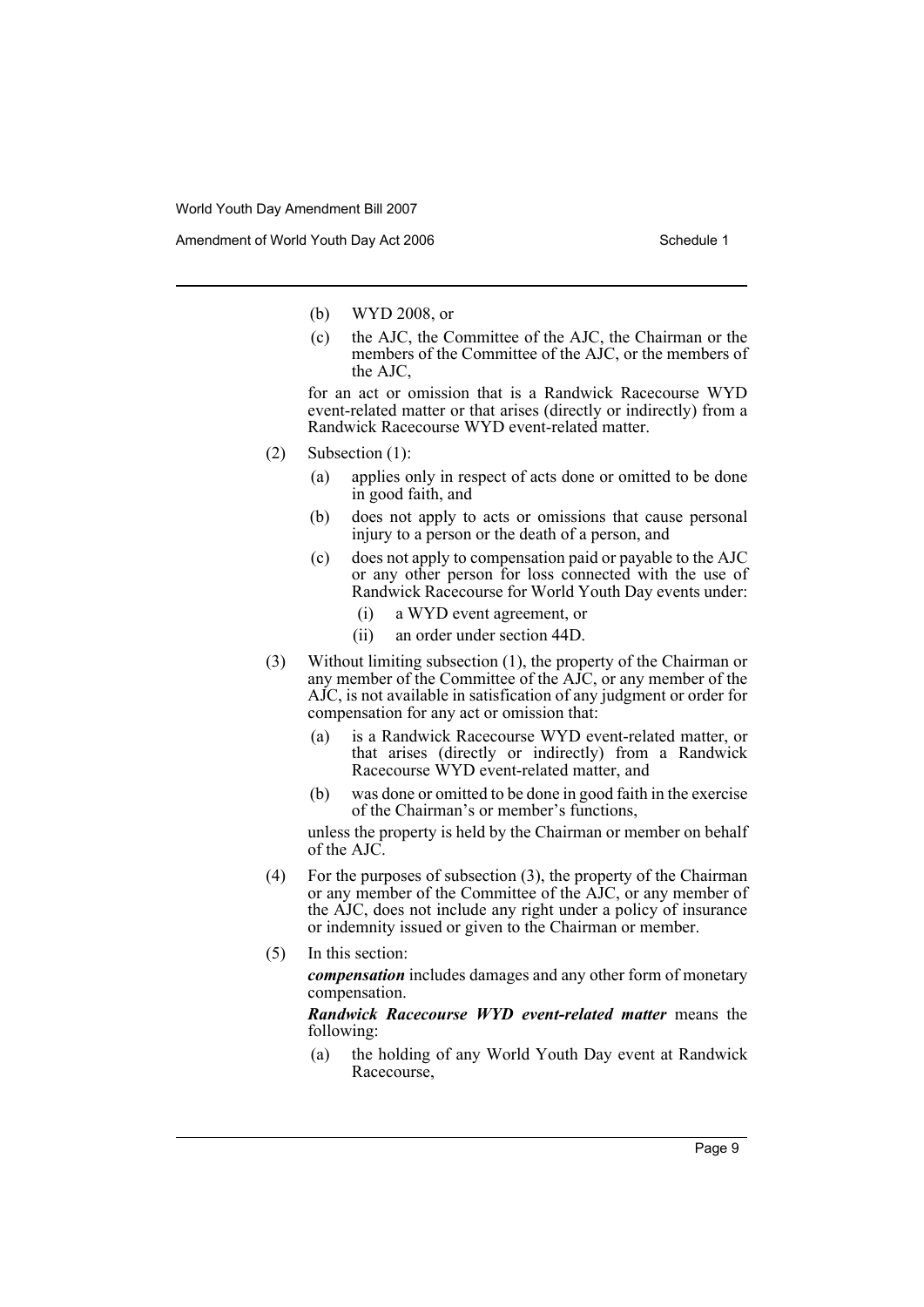- (b) any preparations for any such event,
- (c) any clean up and restoration of Randwick Racecourse after any such event,
- (d) the exercise of functions under this Act in relation to Randwick Racecourse.

#### **44H Protection of exercise of certain functions**

- (1) This section applies to any function (*a protected function*) conferred or imposed on any of the following persons (*a protected person*) by or under a provision of this Part:
	- (a) the Minister (including a delegate of the Minister),
	- (b) the Authority (including a delegate of the Authority).
- (2) The exercise by any protected person of any protected function may not be:
	- (a) challenged, reviewed, quashed or called into question before any court of law or administrative review body in any proceedings, or
	- (b) restrained, removed or otherwise affected by any proceedings.
- (3) Without limiting subsection (2), that subsection applies whether or not the proceedings relate to any question involving compliance or non-compliance, by a protected person, with the provisions of this Part or the rules of natural justice (procedural fairness).
- (4) Accordingly, no court of law or administrative review body has jurisdiction or power to consider any question involving compliance or non-compliance, by the protected person, with those provisions or with those rules so far as they apply to the exercise of any protected function.
- (5) This section has effect despite any provision of this Act or other legislation or any other law (whether written or unwritten).
- (6) In this section:

*exercise* of functions includes:

- (a) the purported exercise of functions, and
- (b) the non-exercise or improper exercise of functions, and
- (c) the proposed, apprehended or threatened exercise of functions.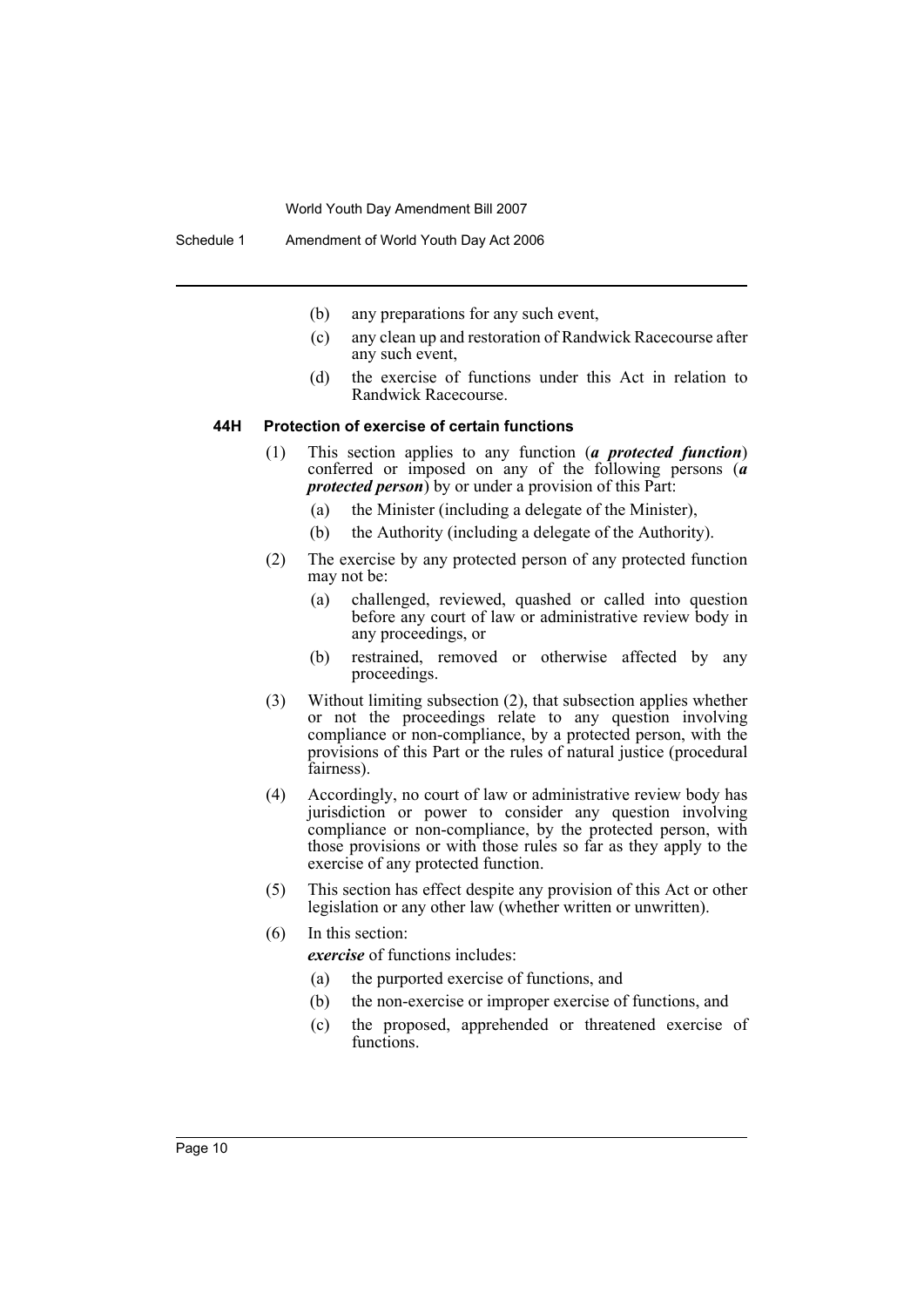*proceedings* includes:

- (a) proceedings for an order in the nature of prohibition, certiorari or mandamus or for a declaration or injunction or for any other relief, and
- (b) without limiting paragraph (a), proceedings in the exercise of the inherent jurisdiction of the Supreme Court or the jurisdiction conferred by section 23 of the *Supreme Court Act 1970*,

but does not include any investigation or proceedings under the *Independent Commission Against Corruption Act 1988*.

#### **44I Randwick Racecourse Project Steering Committee**

- (1) The regulations may establish a committee to assist the Authority in the exercise of its functions in relation to Randwick Racecourse (*Project Steering Committee*).
- (2) The regulations may make provision for or with respect to the constitution and procedure of the Project Steering Committee, including (but not limited to) the quorum for the Committee, the voting rights of members, and the method of voting at meetings, of the Committee.
- (3) The Project Steering Committee is to have, and may exercise, such functions as are conferred or imposed on it by or under this Act or are delegated to it by the Authority or the Minister under section 11 or 51A respectively.
- (4) Nothing in subsection (3) prevents the Authority or the Minister delegating a function directly to a presiding member, or another member, of the Project Steering Committee.

#### **44J Randwick Racecourse may be used for World Youth Day events despite Australian Jockey Club Act 1873 and by-laws**

Anything permitted, required, directed or authorised to be done by a person by or under this Act in relation to the use of Randwick Racecourse for the purpose of one or more World Youth Day events may be done despite any of the following:

- (a) the *Australian Jockey Club Act 1873* and any by-laws under that Act,
- (b) the *Thoroughbred Racing Act 1996* and any instrument under that Act,
- (c) the Australian Rules of Racing (within the meaning of the *Thoroughbred Racing Act 1996*).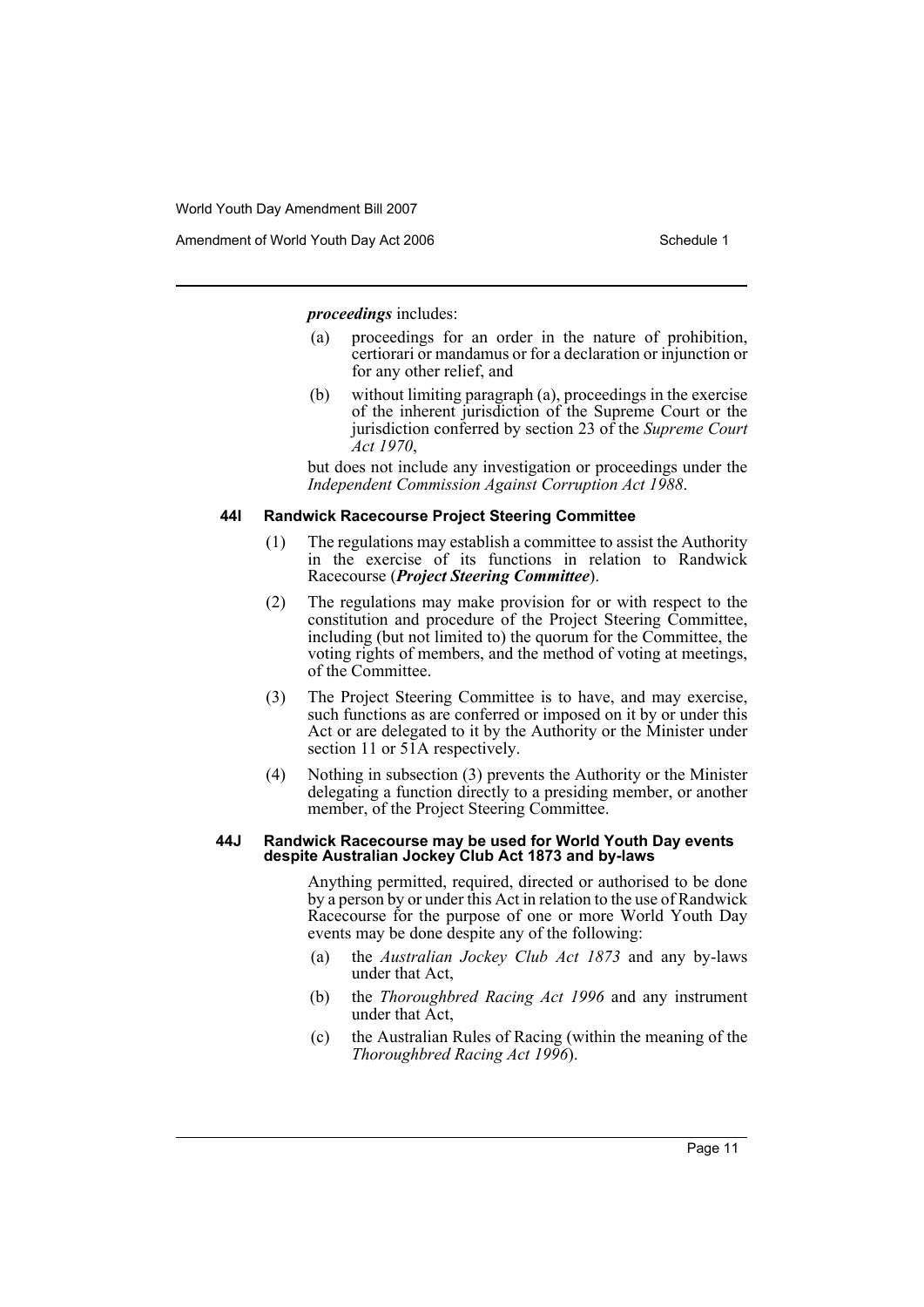Schedule 1 Amendment of World Youth Day Act 2006

#### **[9] Section 45 Illegal car parks**

Omit "the World Youth Day period" from section 45 (2). Insert instead "the parking control period".

#### **[10] Section 45 (4) and (5)**

Insert after section 45 (3):

- (4) In this section, *parking control period* means the period from 1 July 2008 to 31 July 2008, inclusive, or such other period as may be prescribed by the regulations for the purposes of this section (being a period that does not begin before 1 June 2008 or end after 31 December 2008).
- (5) A regulation for the purposes of the definition of *parking control period* in subsection (4) that extends a parking control period may be made before or during that period.

#### **[11] Section 46 Control of sale and distribution of articles in certain public places**

Omit "the World Youth Day period" wherever occurring in section 46 (3) and (4).

Insert instead "the sales control period".

#### **[12] Section 46 (10)**

Insert in alphabetical order:

*sales control period* means the period from 1 July 2008 to 31 July 2008, inclusive, or such other period as may be prescribed by the regulations for the purposes of this section (being a period that does not begin before 1 June 2008 or end after 31 December 2008).

#### **[13] Section 46 (11)**

Insert after section 46 (10):

(11) A regulation for the purposes of the definition of *sales control period* in subsection (10) that extends a sales control period may be made before or during that period.

#### **[14] Sections 46A–46F**

Insert after section 46:

#### **46A Control of airspace**

(1) In this section: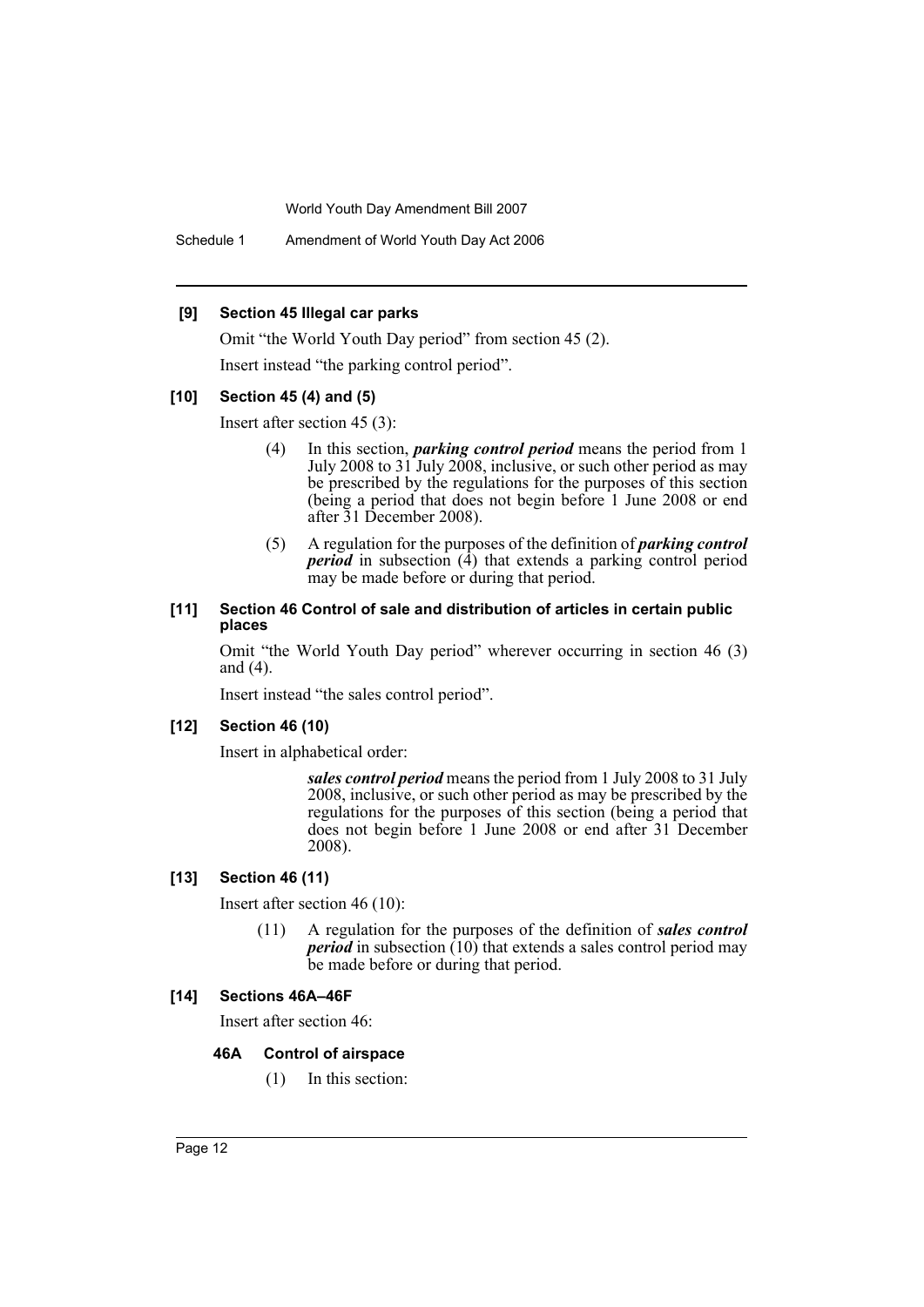Amendment of World Youth Day Act 2006 Schedule 1

*Airservices Australia* means the body established by section 7 (1) of the *Air Services Act 1995* of the Commonwealth.

*Commonwealth Air Navigation Regulations* means the *Air Navigation Regulations 1947* of the Commonwealth.

*restricted air space* means air space that Airservices Australia has declared under a Commonwealth law to be restricted air space in relation to a World Youth Day event.

*State air navigation* means air navigation within New South Wales to and in relation to which the Commonwealth Air Navigation Regulations are applied as if they were State law by section 4 of the *Air Navigation Act 1938*.

(2) A person must not, during a World Youth Day event and in the course of State air navigation, cause an aircraft to enter, or operate an aircraft within, restricted air space without an air traffic clearance given by or on behalf of Airservices Australia under relevant Commonwealth law.

Maximum penalty: 2,000 penalty units.

- (3) The provisions of this section prevail to the extent of any inconsistency between this section and the provisions of the Commonwealth Air Navigation Regulations (as applied to and in relation to State air navigation by the *Air Navigation Act 1938*).
- (4) This section does not apply to the operation of:
	- (a) a military aircraft, or an aircraft of the NSW Police Force, when being operated for military, security or emergency purposes, or
	- (b) an aircraft when being operated exclusively for emergency purposes relating to human life or safety, or the protection of property.

#### **46B Prohibition of certain advertising on buildings and structures**

(1) The Minister may, by order published in the Gazette, designate any area to be an *advertising controlled site* for the period (if any) specified in the order.

**Note.** The Minister may amend or repeal an order made under this section. See section 43 of the *Interpretation Act 1987*.

- (2) An area is an advertising controlled site for the purposes of this section only for:
	- (a) the period specified in the order (being a period that does not begin before 1 July 2008 or end after 31 July 2008), or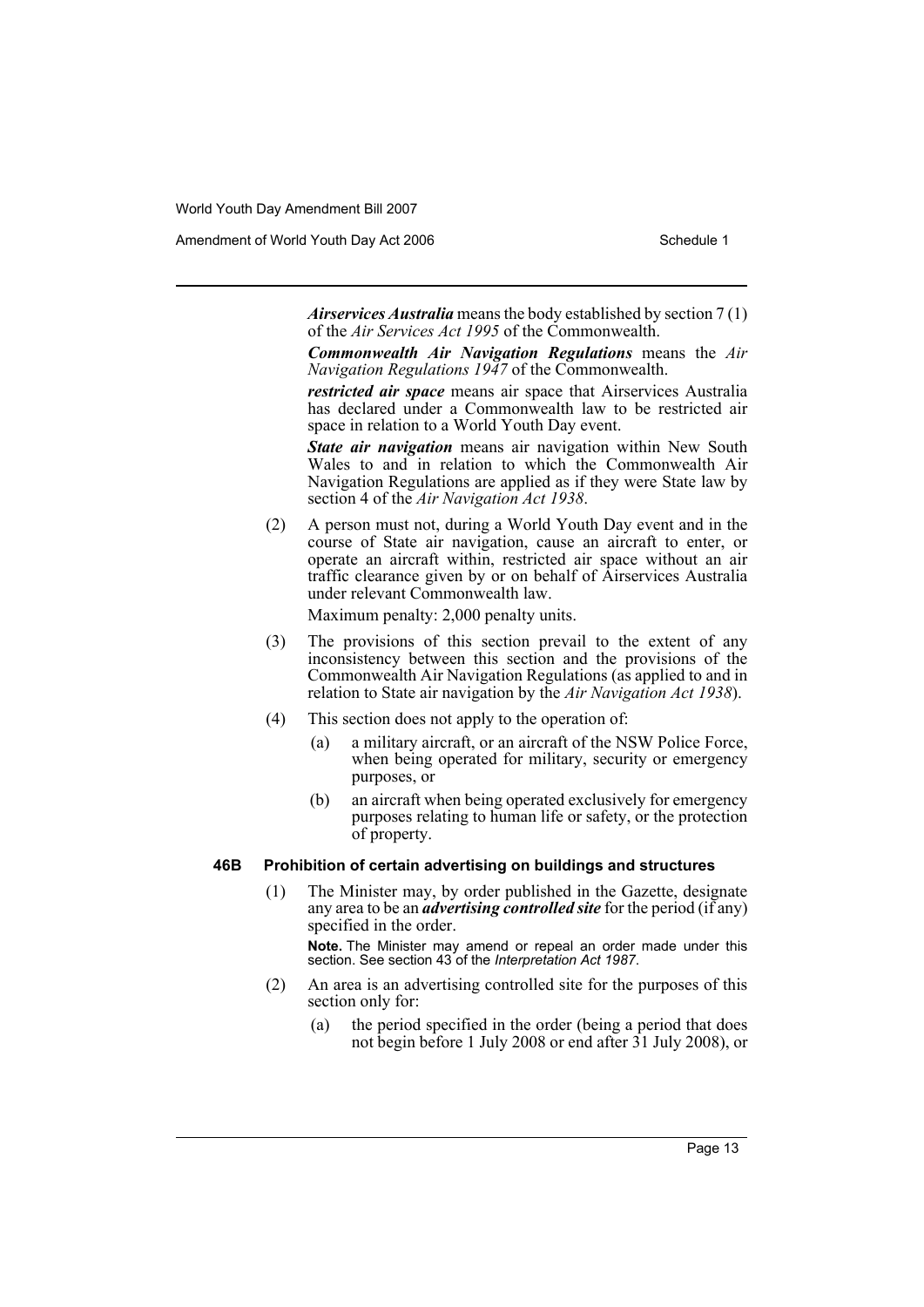- (b) if no period is specified in the order—the World Youth Day period or, if the World Youth Day period has already commenced, the remainder of that period.
- (3) A person who is the owner or occupier or the holder of a lease or licence relating to a building or structure that is (or is part of) an advertising controlled site must not, while the land is an advertising controlled site, cause or permit any advertising material to be fixed to or placed on, or to remain on, the building or structure, except as authorised or permitted by the Authority. Maximum penalty:
	- (a) in the case of an individual—250 penalty units, or
	- (b) in the case of a corporation—500 penalty units.
- (4) A person authorised by the Authority for the purposes of this subsection may obliterate or remove any advertising material that is on a building or structure in contravention of this section.
- (5) A person authorised under subsection (4) may enter:
	- (a) an advertising controlled site to undertake the obliteration or removal referred to in that subsection, and
	- (b) other adjacent premises, if necessary to undertake that obliteration or removal.
- (6) A person is not entitled under this section to enter a part of premises used only for residential purposes, except with the consent of the occupier of the part.
- (7) In exercising functions under subsection (4), the person must:
	- (a) cause as little damage as possible, and
	- (b) produce to any person apparently in charge of the premises who requests its production the person's authorisation under that subsection.
- (8) This section does not apply to the following advertising material:
	- (a) any advertising material:
		- (i) that has an area of not more than one square metre, or
		- (ii) comprising a series of related advertisements that together have an area of not more than one square metre,
	- (b) any advertising material that is exempted from this section by the regulations.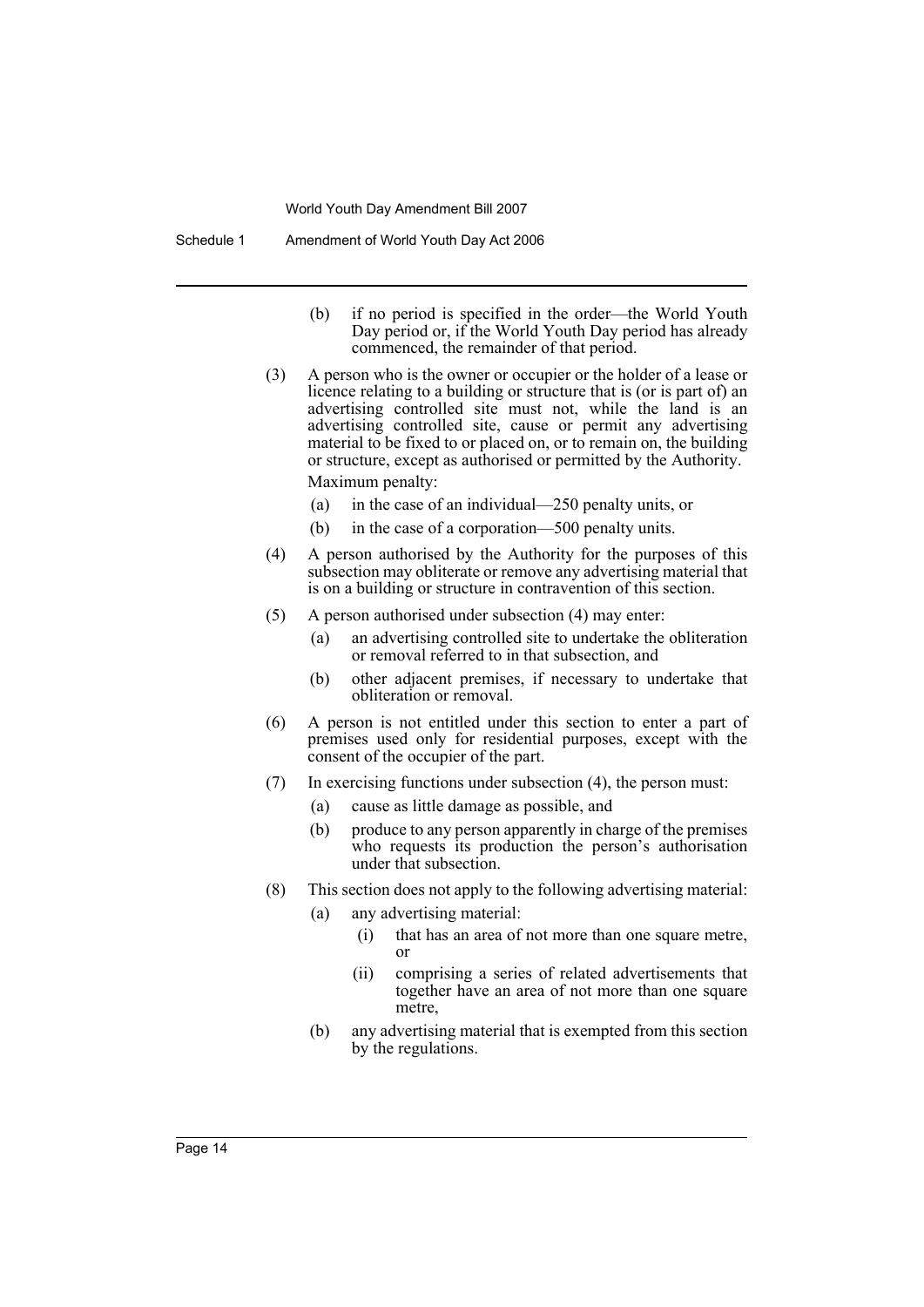Amendment of World Youth Day Act 2006 Schedule 1

#### **46C Prohibition of certain aerial advertising**

- (1) For the purposes of this section, *advertising controlled airspace* means airspace that is within unaided sight of the following places:
	- (a) Randwick Racecourse,
	- (b) the Barangaroo site,
	- (c) such other World Youth Day venues or facilities as may be prescribed by the regulations for the purposes of this section,

but only during such periods as are prescribed by the regulations in relation to the place (being periods that do not begin before 14 July 2008 or end after 20 July 2008).

- (2) A person must not display an advertisement, or cause an advertisement to be displayed, in advertising controlled airspace, except with the approval of the Authority. Maximum penalty: 2,000 penalty units.
- (3) An application for the approval of the Authority under this section may be made in such form and manner as is determined by the Authority.
- (4) The Authority may determine an application by granting the application, unconditionally or subject to conditions, or by refusing the application.
- (5) For the purposes of this section, the Authority may grant approval to a person, or to classes or descriptions of persons, only if in its opinion the display of the advertisement will not adversely affect the organisation or conduct of any World Youth Day event.
- (6) The determination of the Authority with respect to an application for approval is final.
- (7) For the purposes of this section:

*advertisement* includes the following:

- (a) skywriting or signwriting by an aircraft,
- (b) a banner, or other sign, towed by or attached to an aircraft,
- (c) matter displayed on an aircraft, other than its normal markings and livery,
- (d) matter displayed on a hang glider, parachute, paraglider or similar device, other than its normal markings, or on a banner or sign attached to a hang glider, parachute, paraglider or similar device,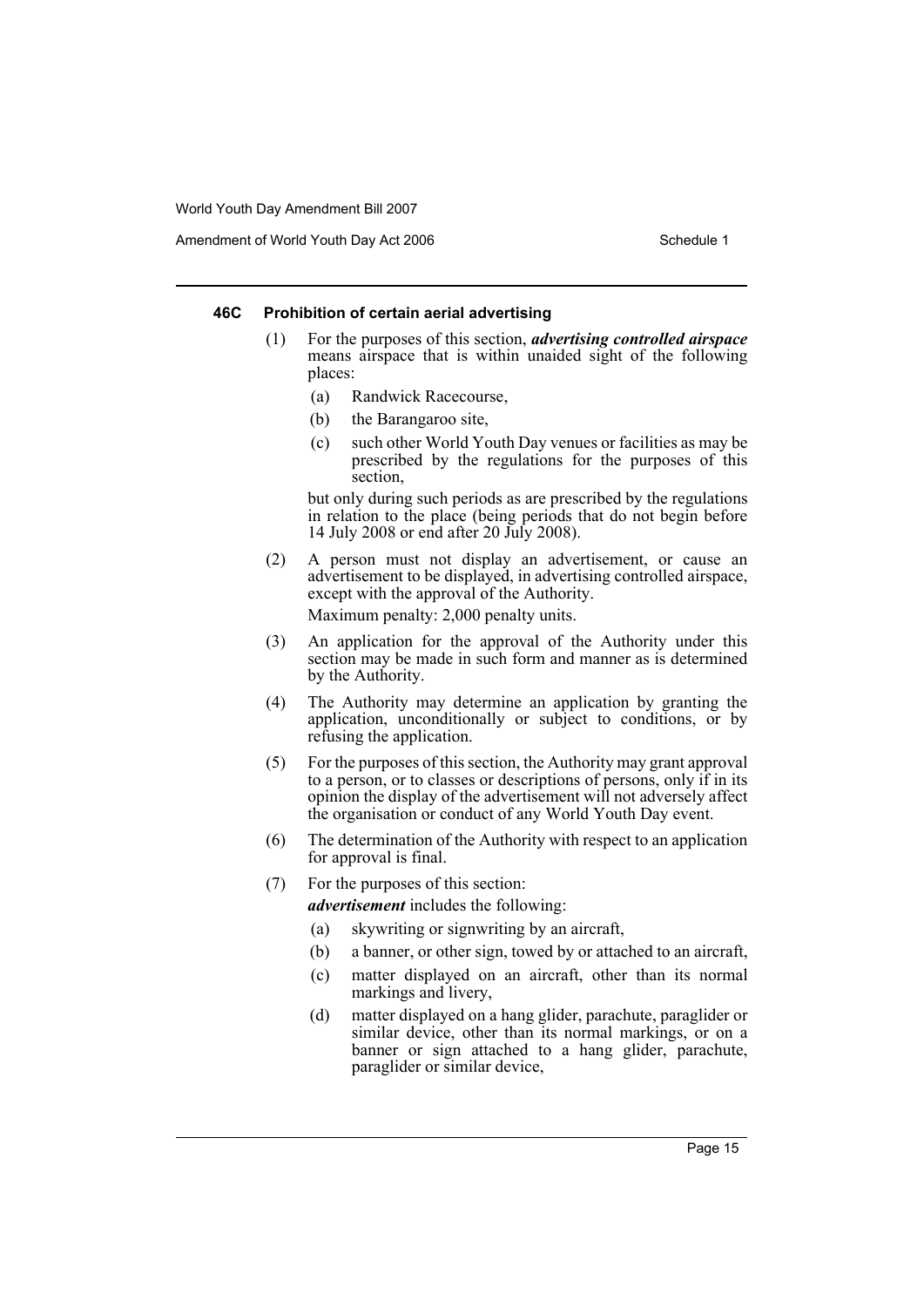Schedule 1 Amendment of World Youth Day Act 2006

(e) a banner, or other sign, attached to a person suspended from a hang glider, parachute, paraglider or similar device. *aircraft* includes an airship or a balloon.

#### **46D SES and RFS may assist in the provision of government services for World Youth Day events**

- (1) Both the State Emergency Service and the NSW Rural Fire Service have the function of assisting the Authority in the delivery of services for World Youth Day events, including (but not limited to) the following:
	- (a) crowd management services and access control services for venues or facilities,
	- (b) traffic or pedestrian control.
- (2) The functions referred to in subsection (1) are in addition to any functions conferred or imposed on the State Emergency Service or the NSW Rural Fire Service by or under any other Act or law.
- (3) Nothing in this section requires the State Emergency Service or the NSW Rural Fire Service, or any member of those Services, to undertake any task or activity without the consent of the Director-General of the State Emergency Service or the Commissioner of the NSW Rural Fire Service (as the case may be).

#### **46E Bus services for World Youth Day events**

#### (1) **Implication of terms into regular bus service contracts**

A service contract for a regular bus service entered into under the *Passenger Transport Act 1990* (whether entered into or renewed before or after the commencement of this section) is taken to include terms to the effect of subsections (2)–(9).

#### (2) **Implied terms**

The Director-General may direct the Operator to provide such services as the Director-General determines are necessary for World Youth Day events.

- (3) The Director-General may determine a price or prices (on a per kilometre basis) for such services for World Youth Day events (*World Youth Day Price*).
- (4) The Operator must provide the services for the World Youth Day events as directed and must:
	- (a) provide to the Director-General for approval a detailed plan of the manner in which it will provide services for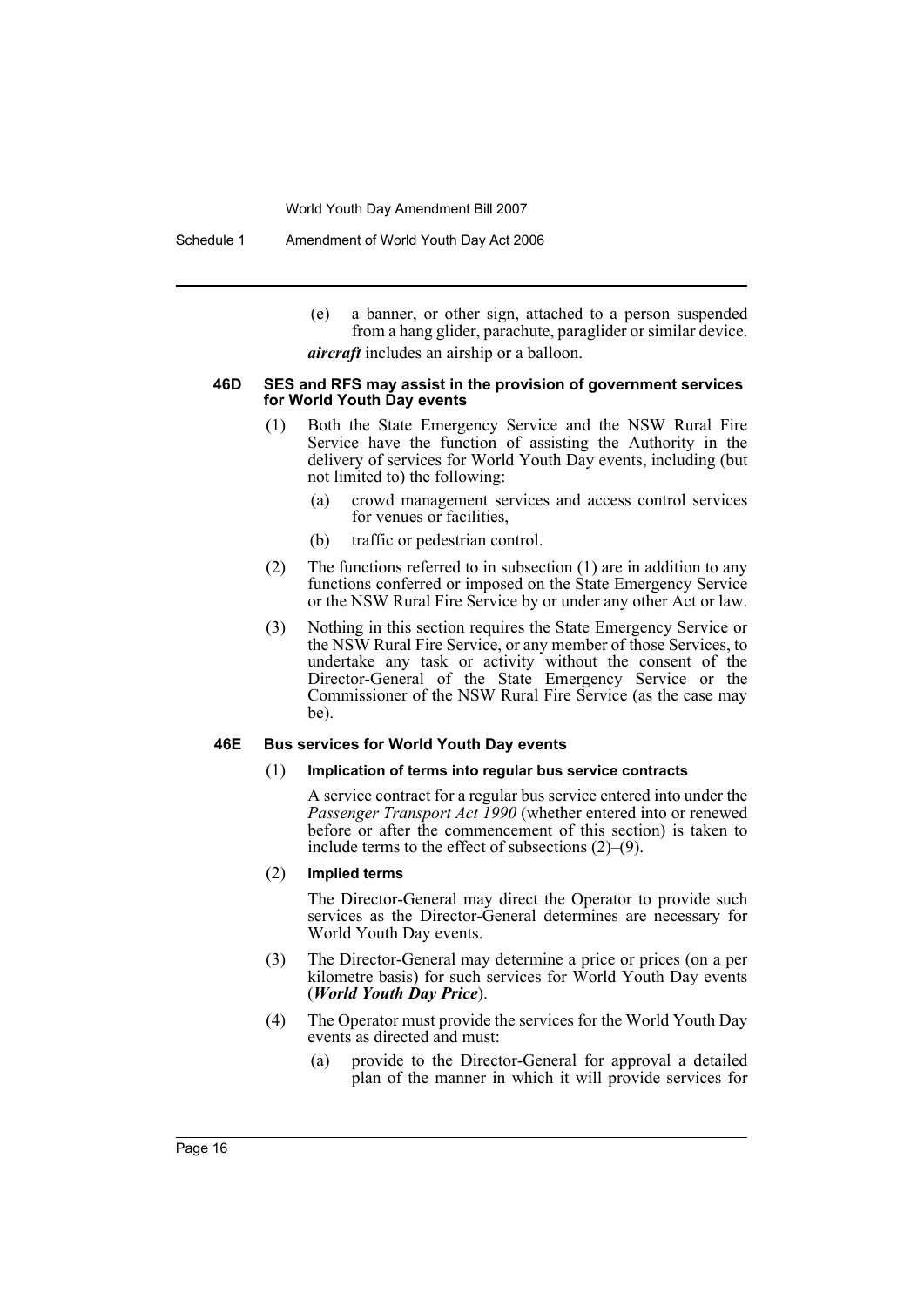World Youth Day events and invite the Director-General to comment on that plan, and

- (b) comply with any requirements of the Director-General in relation to the plan referred to in paragraph (a) where the Director-General reasonably believes the plan will not adequately service World Youth Day events, and
- (c) provide to the Director-General any other information the Director-General requests and that is relevant to the plan referred to in paragraph (a) or the provision of services for World Youth Day events, and
- (d) ensure that free travel on any service provided by the Operator is provided during such period in July 2008 as is specified by the Director-General to any person, or persons of a class, nominated by the Director-General, and
- (e) at the end of the month during which services for World Youth Day events were provided, provide a written report to the Director-General detailing, in respect of services for the World Youth Day events provided in the previous month:
	- (i) the World Youth Day Kilometres run to service World Youth Day events, and
	- (ii) the World Youth Day Prices applicable to the World Youth Day Kilometres, and
	- (iii) an estimate of the total number of passengers carried on the services for World Youth Day events, and
	- (iv) any deviation from the plan approved by the Director-General, and
	- (v) any other relevant details regarding the provision of services for World Youth Day events.
- (5) The Operator is to be paid an amount (*World Youth Day Kilometres Payment*) that is calculated by multiplying the World Youth Day Kilometres by the applicable World Youth Day Price for each World Youth Day Kilometre.
- (6) Within 14 days of the end of a calendar month in which the Operator provided World Youth Day Kilometres to the Director-General, the Operator must submit an invoice to the Director-General for the amount due to it under subsection (5).
- (7) The Director-General must pay the Operator the World Youth Day Kilometres Payment to be made in respect of a calendar month within 30 days of receipt on an invoice from the Operator under subsection (6).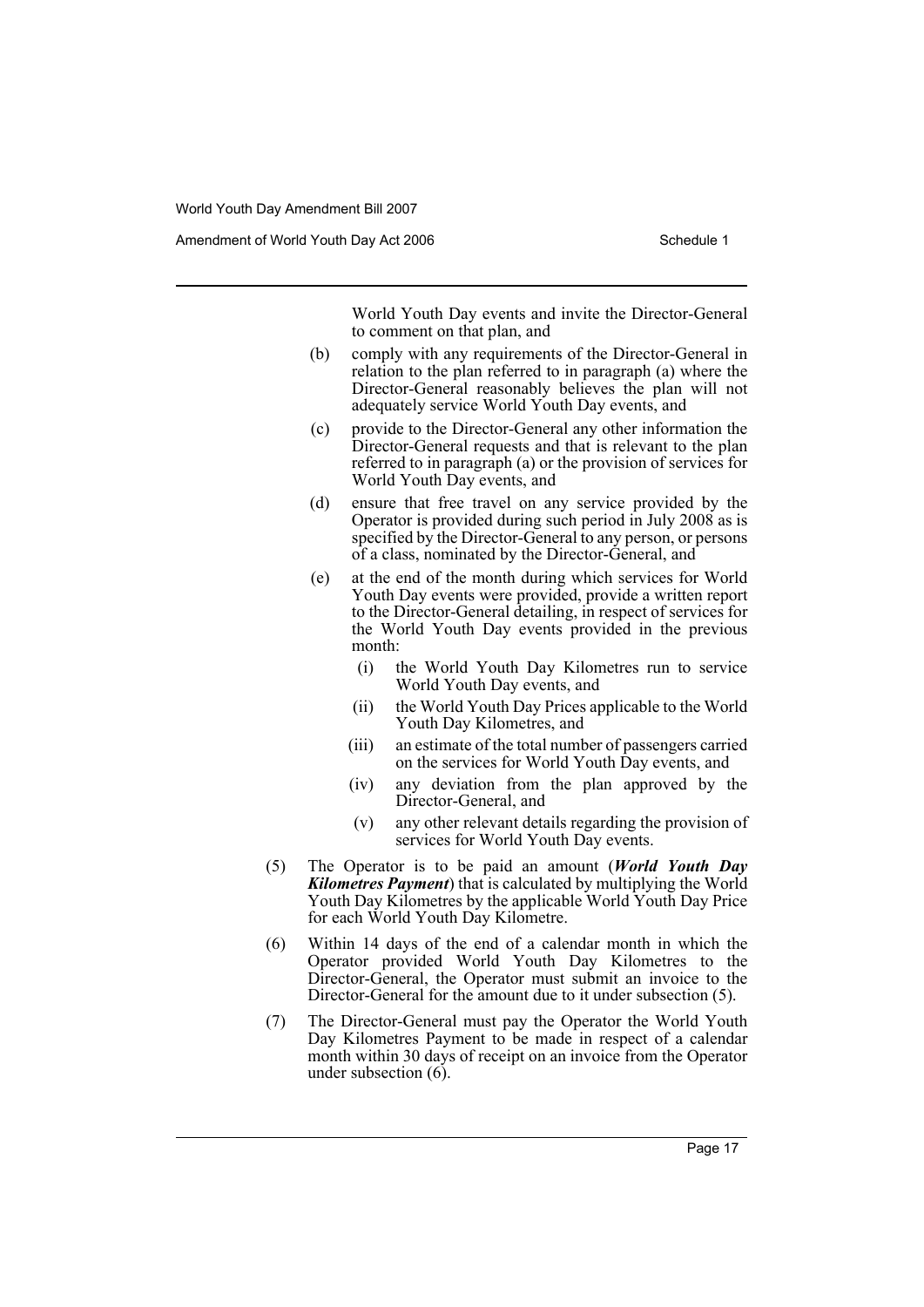Schedule 1 Amendment of World Youth Day Act 2006

- (8) Without prejudice to the Director-General's rights under the service contract relating to records or other information, the Director-General may (or may appoint a third party to) inspect and audit the Operator's and any Associated Operator's or related entity's records and accounts to verify the calculation of any World Youth Day Kilometres Payment in respect of a calendar month.
- (9) The Operator must not claim any amounts in addition to the World Youth Day Kilometres Payment for operating services for World Youth Day events.

#### (10) **Effect of implied terms**

The implied terms set out in subsections  $(2)$ – $(9)$  have effect despite any other term or condition of a service contract to which this section applies to the extent of any inconsistency.

(11) Any contravention of a term implied in a service contract by this section may be remedied at law or in equity as though the term were an essential term to which the parties had by contract agreed.

#### (12) **Interpretation**

Unless otherwise defined in subsection (13), expressions used in this section that are defined in the *Passenger Transport Act 1990* have the same meanings as in that Act.

#### (13) In this section:

*Associated Operator* means any subcontractor of the Operator approved by the Director-General in accordance with the service contract.

*Operator* means the holder of the service contract for a regular bus service concerned.

*related entity* has the same meaning as in the *Corporations Act 2001* of the Commonwealth.

*World Youth Day Kilometres* means the number of kilometres run by the Operator between locations required to service World Youth Day events pursuant to this section.

#### **46F Effect of this Act on contracts, instruments and related matters**

- (1) The operation of this Act (and, in particular, any action of any person in compliance with section  $\widehat{4}6B$ ) is not to be regarded as:
	- (a) a breach of contract or confidence or otherwise as a civil wrong, or
	- (b) a breach of any instrument, or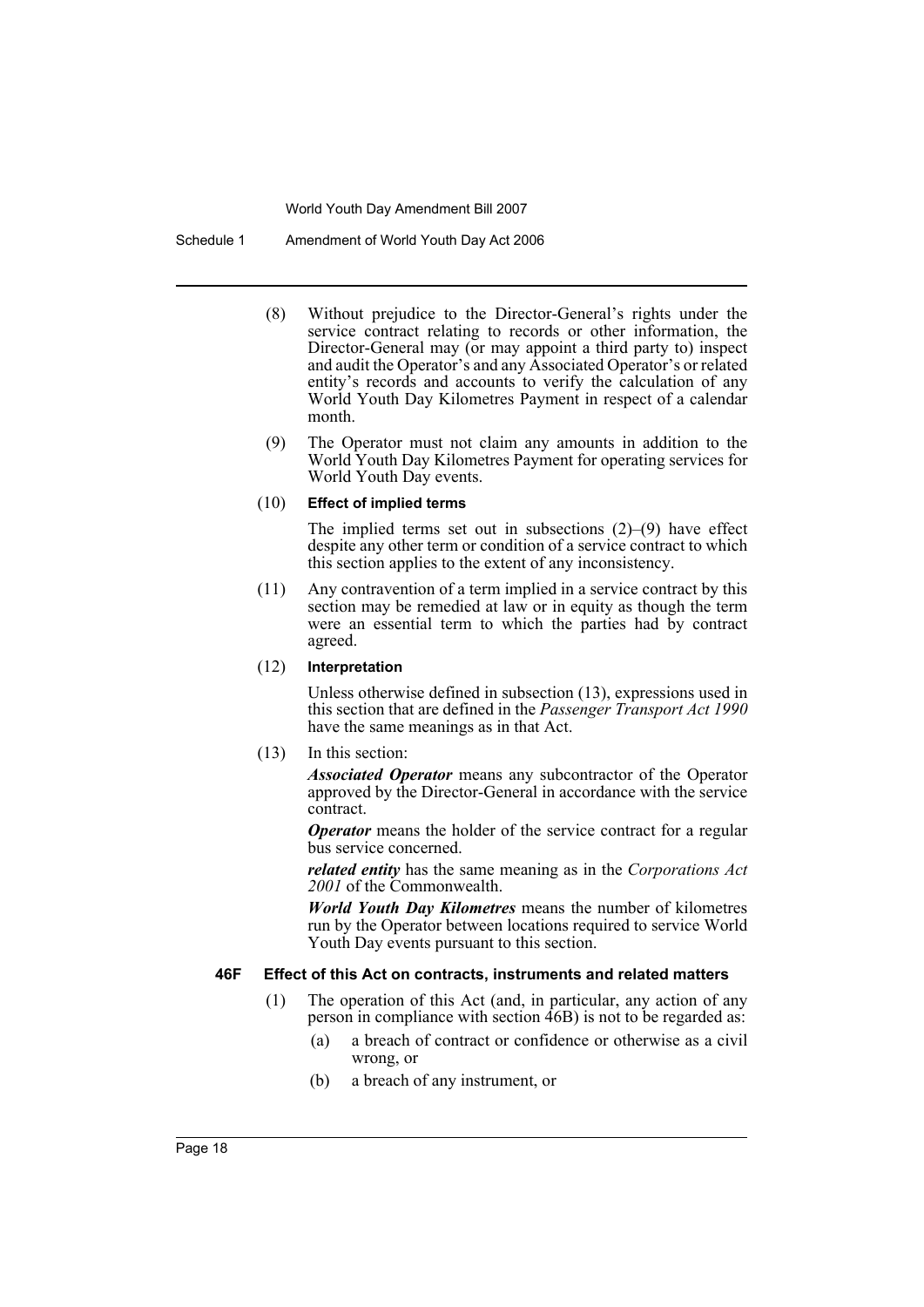- (c) an event of default under any contract or other instrument, or
- (d) giving rise to any remedy by a party to a contract or other instrument, or as causing or permitting the termination of, or exercise of rights under, any contract or other instrument.
- (2) Nothing in this section prevents:
	- (a) the Director-General of the Ministry of Transport enforcing any term implied into a service contract for a regular bus service by section 46E, or
	- (b) the Authority bringing proceedings under section 57A, or
	- (c) a person taking such other action, or bringing such other proceedings, of a kind prescribed by the regulations.
- (3) In this section, *instrument* does not include a statutory instrument.

#### **[15] Section 50**

Omit the section. Insert instead:

#### **50 Compensation not payable in respect of World Youth Day event-related matters**

- (1) Compensation is not payable by or on behalf of:
	- (a) the State or an authority of the State, or
	- (b) a local council, or
	- (c) an officer, employee or agent of the State, an authority of the State or a local council,

for an act or omission that is a World Youth Day event-related matter or that arises (directly or indirectly) from a World Youth Day event-related matter.

- (2) Subsection (1):
	- (a) applies only in respect of acts done or omitted to be done in good faith, and
	- (b) does not apply to acts or omissions that cause personal injury to a person or the death of a person.
- (3) In this section: *compensation* includes damages and any other form of monetary compensation.

*World Youth Day event-related matter* means the following:

(a) the holding of any World Youth Day event,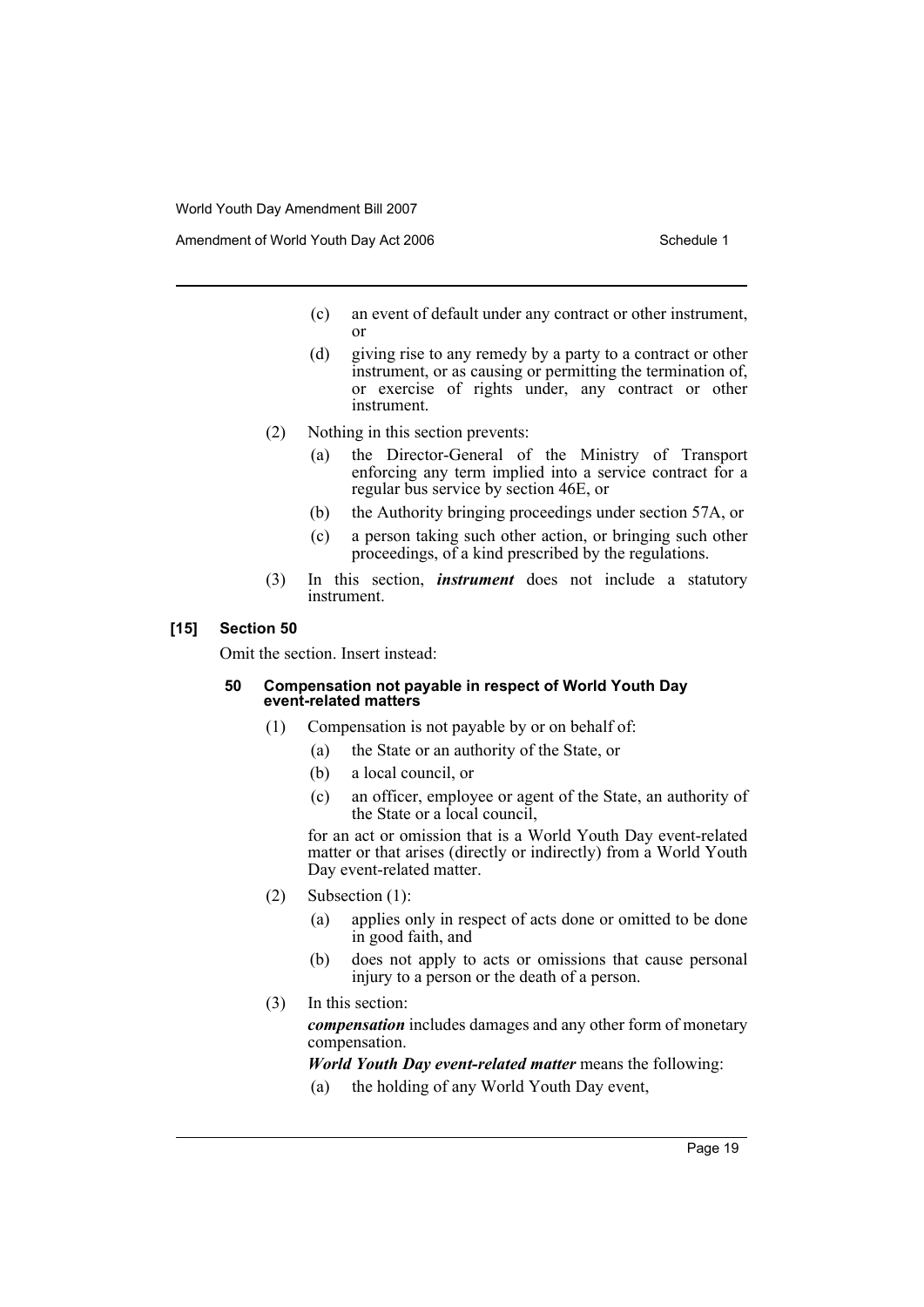Schedule 1 Amendment of World Youth Day Act 2006

- (b) the administration or purported administration of this Act,
- (c) the exercise or purported exercise of functions under this Act,
- but does not include any Randwick Racecourse WYD event-related matter (within the meaning of section 44G).

#### **[16] Section 51A**

Insert after section 51:

#### **51A Delegation of Minister's functions**

- (1) The Minister may delegate to an authorised person any function of the Minister conferred or imposed by or under this Act, other than:
	- (a) the Minister's function under section 44E (1), and
	- (b) this power of delegation.
- (2) A delegate may sub-delegate to an authorised person any function delegated by the Minister if the delegate is authorised in writing to do so by the Minister.
- (3) In this section, *authorised person* means:
	- (a) the Authority, or
	- (b) a member of staff of the Authority, or
	- (c) a government agency or member of staff of a government agency, or
	- (d) a person, a person of a class, or committee of persons, approved by the Minister or prescribed by the regulations.
- (4) Subject to section 44I, the procedure for the calling of meetings of a committee of persons (as referred to in subsection (3)  $(d)$ ) and for the conduct of business at those meetings is to be as determined by the Minister or (subject to any determination of the Minister) by the committee.

#### **[17] Section 57A**

Insert after section 57:

#### **57A Civil proceedings to restrain breaches of this Act and certain agreements**

(1) The Authority may bring proceedings in the Supreme Court for an order to remedy or restrain the following breaches, whether or not any right of the Authority has been or may be infringed by or as a consequence of that breach: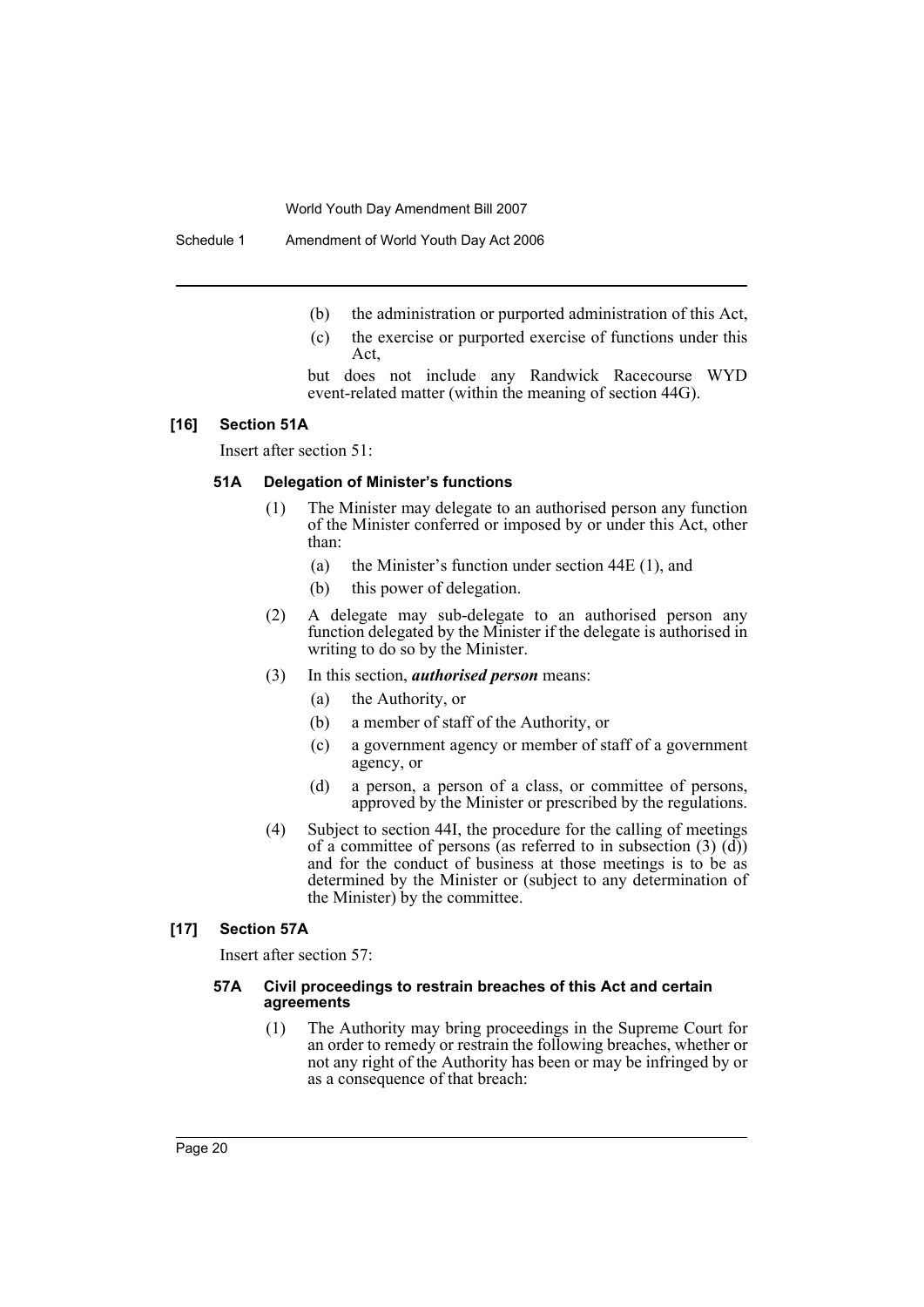- (a) a breach of this Act,
- (b) a breach of a WYD event agreement (as referred to in section  $44A(2)$ ),
- (c) a breach of any other agreement between the AJC and the State of New South Wales or the Authority, in connection with the use of Randwick Racecourse for the purpose of one or more World Youth Day events, as may be specified in the regulations.
- (2) If the Court is satisfied that a breach referred to in subsection (1) has been committed or that such a breach may, unless restrained by order of the Court, be committed, it may make such order as it thinks fit to remedy or restrain the breach.
- (3) Without limiting the powers of the Court under subsection (2), an order made under that subsection may:
	- (a) where the breach relates to a use of any building, work or land—restrain that use, and
	- (b) where the breach involves the conduct of horse training or racing—restrain that conduct, and
	- (c) where the breach is a breach of:
		- (i) an agreement, or
		- (ii) a direction under Part 9A, or
		- (iii) a condition imposed on an authorisation made under section 44E  $(3)$  (c),

specify actions that must be taken or actions that must cease or be refrained from.

- (4) The functions of the Court under this section are in addition to and not in derogation from any other functions of the Court.
- (5) Nothing in this section limits or otherwise affects other remedies that the Authority may have (apart from this section) in relation to a breach of an agreement.
- (6) In this section:
	- (a) a reference to a *breach of an agreement* is a reference to:
		- (i) a contravention of or failure to comply with the agreement, and
		- (ii) a threatened or an apprehended contravention of or a threatened or apprehended failure to comply with the agreement, and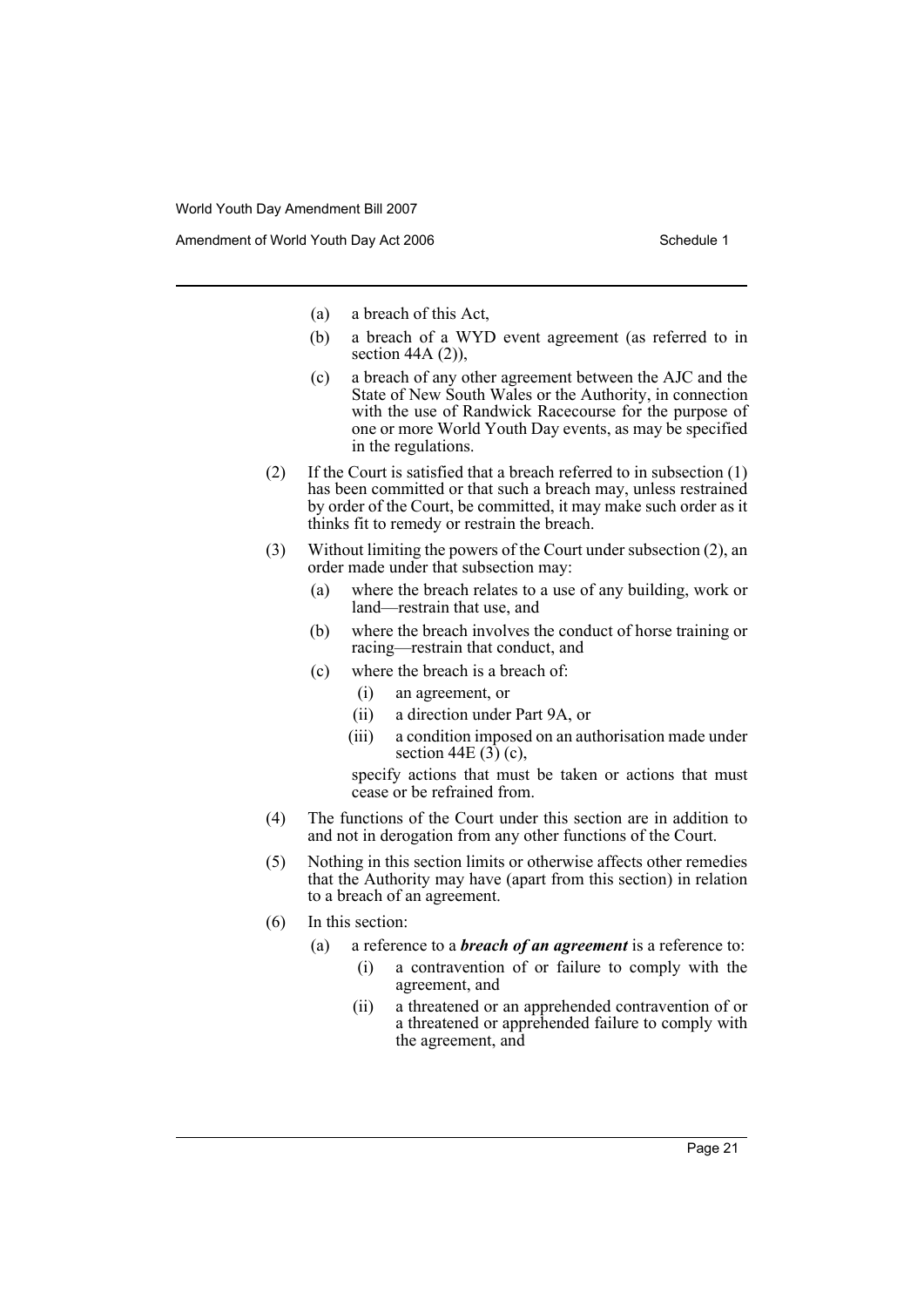Schedule 1 Amendment of World Youth Day Act 2006

- (b) a reference to a *breach of this Act* is a reference to:
	- (i) a contravention of or failure to comply with this Act, and
	- (ii) a threatened or an apprehended contravention of or a threatened or apprehended failure to comply with this Act, and
- (c) a reference to *this Act* includes a reference to the following:
	- (i) the regulations,
	- (ii) a direction under section 44C,
	- (iii) a condition imposed on an authorisation made under section 44E  $(3)$  (c).

#### **[18] Section 58 Regulations**

Insert after section 58 (2) (e):

- (f) requiring persons to submit to searches of themselves and their articles, vehicles or vessels (including searches conducted by electronic detection devices) as a condition of entry to any World Youth Day venue or facility,
- (g) excluding persons who refuse to submit to such searches from World Youth Day venues or facilities,
- (h) the use of Randwick Racecourse for the purpose of one or more World Youth Day events (within the meaning of Part 9A).